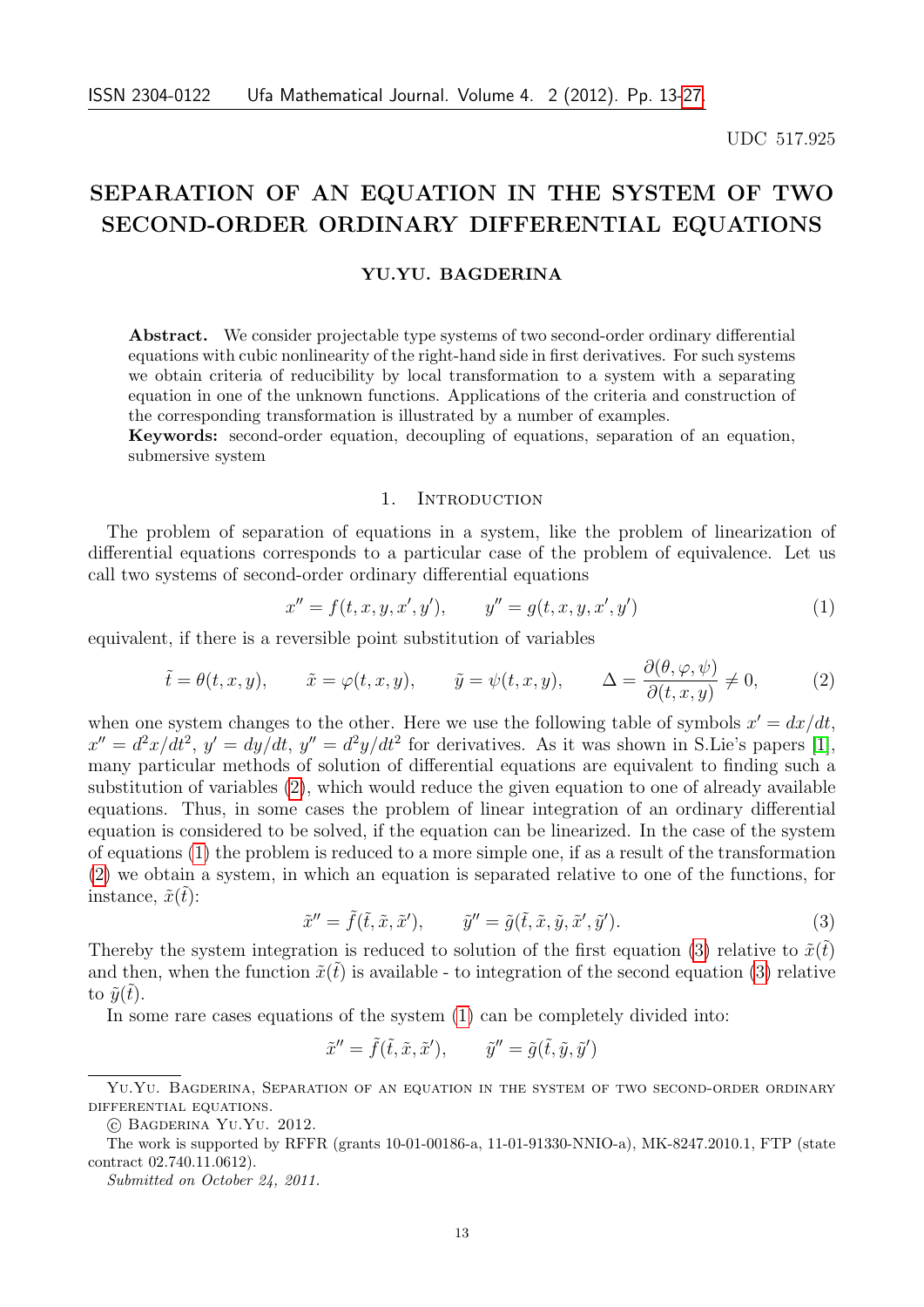after the transformation [\(2\)](#page-0-0), and then they are integrated independently from each other. The problem of separation of equations in systems of second-order ordinary differential equations was studied in [\[2,](#page-13-1) [3,](#page-13-2) [4\]](#page-13-3). Meanwhile there were considered transformations, effecting only dependent variables and not changing  $t$ . The problem of separation of equations on the system (in such a class of transformations) was studied in [\[5,](#page-13-4) [6\]](#page-13-5).

The system [\(1\)](#page-0-1), which is linearized to the form  $\tilde{x}'' = 0$ ,  $\tilde{y}'' = 0$ , can be an example of a system with separated equations. An available criterion of linearization [\[7,](#page-14-1) [8\]](#page-14-2) in terms of relative invariants  $\gamma_i$ ,  $\sigma_k$  of the system [\(1\)](#page-0-1) can be formulated as follows.

**Theorem 1.** The system [\(1\)](#page-0-1) is linearized to the form  $\tilde{x}'' = 0$ ,  $\tilde{y}'' = 0$  by the transformation [\(2\)](#page-0-0) if and only if there is

<span id="page-1-2"></span>
$$
\gamma_i = 0, \quad i = 0, 1, 2, \qquad \sigma_k = 0, \quad k = 0, \ldots, 4,
$$
\n(4)

for it, where

<span id="page-1-1"></span>
$$
\gamma_0 = \frac{1}{2} D(f_{y'}) - \frac{1}{4} f_{y'} (f_{x'} + g_{y'}) - f_y, \n\gamma_1 = \frac{1}{4} D(f_{x'} - g_{y'}) + \frac{1}{8} (g_{y'}^2 - f_{x'}^2) + \frac{1}{2} (g_y - f_x), \n\gamma_2 = -\frac{1}{2} D(g_{x'}) + \frac{1}{4} g_{x'} (f_{x'} + g_{y'}) + g_x,
$$
\n(5)

 $D = \partial_t + x'\partial_x + y'\partial_y + f\partial_{x'} + g\partial_{y'}$  is an operator of differentiation according to the system [\(1\)](#page-0-1) and

$$
\sigma_0 = f_{y'y'y'}, \quad \sigma_1 = \frac{1}{4}(3f_{x'y'y'} - g_{y'y'y'}), \quad \sigma_2 = \frac{1}{2}(f_{x'x'y'} - g_{x'y'y'}), \n\sigma_3 = \frac{1}{4}(f_{x'x'x'} - 3g_{x'x'y'}), \quad \sigma_4 = -g_{x'x'x'}.
$$

The system [\(1\)](#page-0-1), satisfying the conditions  $\sigma_0 = 0, \ldots, \sigma_4 = 0$ , possesses the form

<span id="page-1-0"></span>
$$
x'' = K_1 + 2L_1x' + 2M_1y' + P_1x'^2 + 2S_1x'y' + Q_1y'^2 + x'(V_1x'^2 + 2V_0x'y' + V_2y'^2),y'' = K_2 + 2L_2y' + 2M_2x' + P_2y'^2 + 2S_2x'y' + Q_2x'^2 + y'(V_1x'^2 + 2V_0x'y' + V_2y'^2)
$$
 (6)

with the coefficients  $K_j$ ,  $L_j$ ,  $M_j$ ,  $P_j$ ,  $Q_j$ ,  $S_j$ ,  $V_0$ ,  $V_j$ ,  $j = 1, 2$ , depending on t, x, y, and can be associated with project connection in three-dimensional space [\[7\]](#page-14-1). For the system [\(6\)](#page-1-0) according to the formulae [\(5\)](#page-1-1) we obtain

$$
\gamma_0 = a_0 x'^3 - b_0 x'^2 y' + a_2 x'^2 + a_1 x' y' + (2a_5 - a_4) x' + a_3 y' + a_7,\n\gamma_1 = -a_0 x'^2 y' + b_0 x' y'^2 + \frac{1}{2} (b_1 x'^2 + (b_2 - a_2) x' y' - a_1 y'^2 \n+ (b_6 + b_5 - 2b_4) x' + (2a_4 - a_5 - a_6) y' + a_8 - b_8),\n\gamma_2 = a_0 x' y'^2 - b_0 y'^3 - b_1 x' y' - b_2 y'^2 - b_3 x' + (b_4 - 2b_5) y' - b_7,
$$
\n(7)

and the condition of linearization [\(4\)](#page-1-2) obtains the form of 15 relations

$$
a_0 = 0, \quad a_1 = 0, \quad a_2 = 0, \quad a_3 = 0, \quad a_4 - 2a_5 = 0, \quad 3a_5 - a_6 = 0, b_0 = 0, \quad b_1 = 0, \quad b_2 = 0, \quad b_3 = 0, \quad b_4 - 2b_5 = 0, \quad 3b_5 - b_6 = 0, a_7 = 0, \quad b_7 = 0, \quad a_8 - b_8 = 0.
$$
 (8)

The explicit form of relative invariants  $a_j, b_j, j = 0, \ldots, 8$ , of the system [\(6\)](#page-1-0) is presented in [\[9\]](#page-14-3). In particular,

<span id="page-1-3"></span>
$$
a_5 = S_{1t} - L_{1y} - M_1S_2 + M_2Q_1 + \frac{3}{2}K_1V_0 + \frac{1}{2}K_2V_2,
$$
  
\n
$$
b_5 = S_{2t} - L_{2x} - M_2S_1 + M_1Q_2 + \frac{3}{2}K_2V_0 + \frac{1}{2}K_1V_1,
$$
  
\n
$$
b_8 = L_{2t} - K_{2y} - L_2^2 - M_1M_2 + K_2P_2 + K_1S_2.
$$
\n(9)

In this paper we obtain the criterion of separation of an equation in systems of the form [\(6\)](#page-1-0). The criterion of complete separation of equations in the system [\(6\)](#page-1-0) can be found in [\[10\]](#page-14-4). The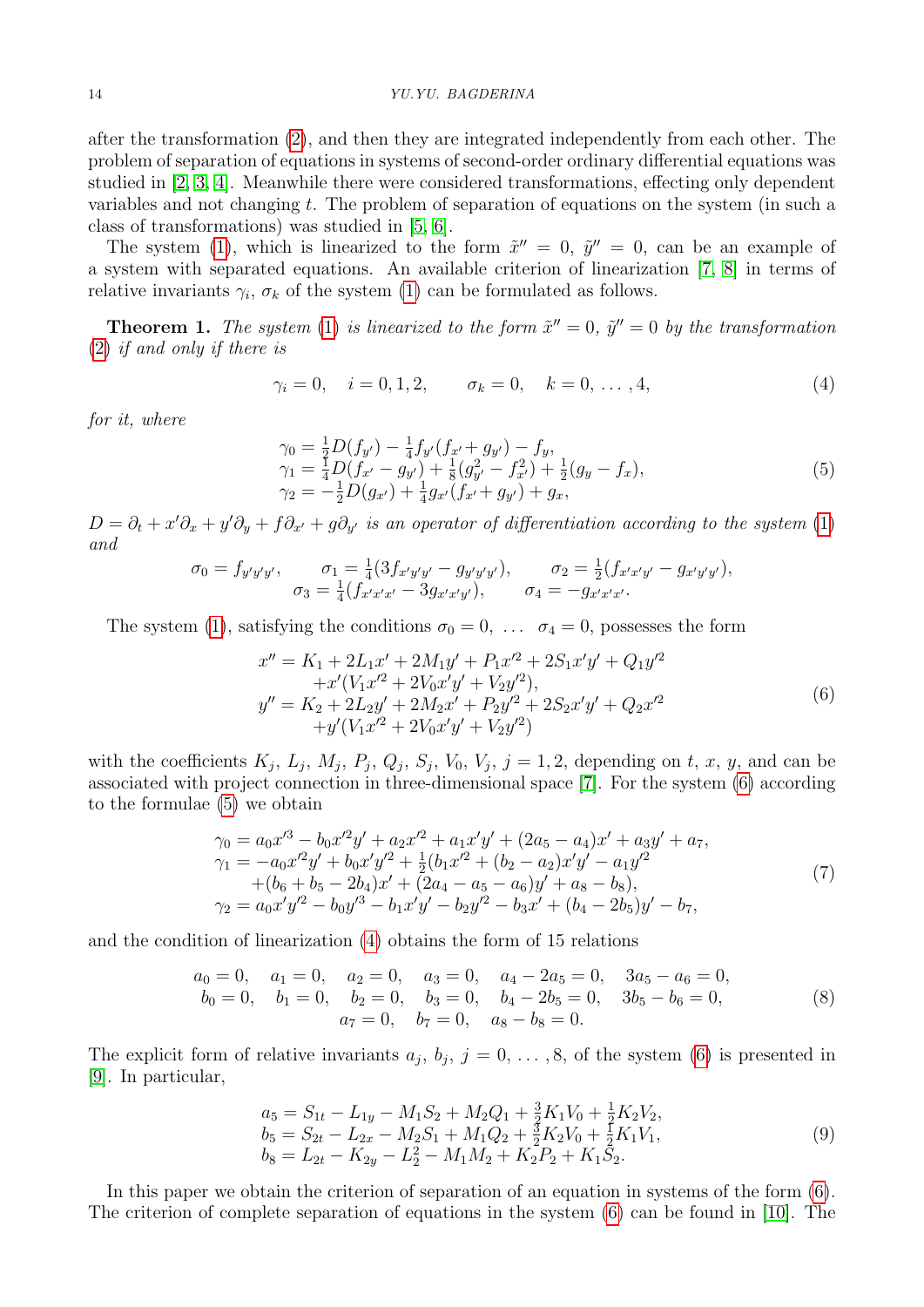class of equations [\(6\)](#page-1-0) is closed relative to arbitrary nonsingular substitution of variables [\(2\)](#page-0-0). Such a substitution transforms the system [\(6\)](#page-1-0) into the system of the same form

<span id="page-2-0"></span>
$$
\tilde{x}'' = \tilde{K}_1 + 2\tilde{L}_1 \tilde{x}' + 2\tilde{M}_1 \tilde{y}' + \tilde{P}_1 \tilde{x}'^2 + 2\tilde{S}_1 \tilde{x}' \tilde{y}' + \tilde{Q}_1 \tilde{y}'^2 \n+ \tilde{x}'(\tilde{V}_1 \tilde{x}'^2 + 2\tilde{V}_0 \tilde{x}' \tilde{y}' + \tilde{V}_2 \tilde{y}'^2), \n\tilde{y}'' = \tilde{K}_2 + 2\tilde{L}_2 \tilde{y}' + 2\tilde{M}_2 \tilde{x}' + \tilde{P}_2 \tilde{y}'^2 + 2\tilde{S}_2 \tilde{x}' \tilde{y}' + \tilde{Q}_2 \tilde{x}'^2 \n+ \tilde{y}'(\tilde{V}_1 \tilde{x}'^2 + 2\tilde{V}_0 \tilde{x}' \tilde{y}' + \tilde{V}_2 \tilde{y}'^2)
$$
\n(10)

with some coefficients  $\tilde{K}_j$ ,  $\tilde{L}_j$ ,  $\tilde{M}_j$ ,  $\tilde{P}_j$ ,  $\tilde{Q}_j$ ,  $\tilde{S}_j$ ,  $\tilde{V}_0$ ,  $\tilde{V}_j$ ,  $j = 1, 2$ , operating as functions  $\tilde{t}$ ,  $\tilde{x}$ ,  $\tilde{y}$ . In the system [\(10\)](#page-2-0) the first equation is separated if its coefficients satisfy the correlations

$$
\tilde{K}_1 = P
$$
,  $\tilde{L}_1 = \frac{3}{2}Q$ ,  $\tilde{M}_1 = 0$ ,  $\tilde{P}_1 = 3R$ ,  $\tilde{S}_1 = 0$ ,  $\tilde{Q}_1 = 0$ ,  $\tilde{V}_1 = S$ ,  $\tilde{V}_0 = 0$ ,  $\tilde{V}_2 = 0$ 

with some functions P, Q, R, S, depending on  $\tilde{t}$ ,  $\tilde{x}$ , and its equations possess the form

<span id="page-2-1"></span>
$$
\tilde{x}'' = P(\tilde{t}, \tilde{x}) + 3Q(\tilde{t}, \tilde{x})\tilde{x}' + 3R(\tilde{t}, \tilde{x})\tilde{x}'^2 + S(\tilde{t}, \tilde{x})\tilde{x}'^3,
$$
\n(11)

<span id="page-2-2"></span>
$$
\tilde{y}'' = \tilde{K}_2 + 2\tilde{L}_2\tilde{y}' + 2\tilde{M}_2\tilde{x}' + \tilde{P}_2\tilde{y}'^2 + 2\tilde{S}_2\tilde{x}'\tilde{y}' + \tilde{Q}_2\tilde{x}'^2 + S(\tilde{t}, \tilde{x})\tilde{x}'^2\tilde{y}'.\tag{12}
$$

In §2 there is a case of transformation [\(2\)](#page-0-0) considered, where  $\theta = \theta(t)$ . The case of arbitrary transformation [\(2\)](#page-0-0) (with  $\theta_x \neq 0$  or  $\theta_y \neq 0$ ) is studied in §4. In §3, 5 the application of the obtained criteria of separation is demonstrated on the example of a normal form of the system with two degrees of freedom and the system, which can be interpreted as geodesic equations in the space with Riemannian metric.

As it was noticed by the reviewer of the paper, the problem of separation of equations in the system [\(6\)](#page-1-0) can be solved in a more general formulation. Namely, we could find conditions of separation in the system [\(6\)](#page-1-0) of the equation of the form

<span id="page-2-3"></span>
$$
\tilde{x}'' = P(\tilde{t}, \tilde{x}, \tilde{y}) + 3Q(\tilde{t}, \tilde{x}, \tilde{y})\tilde{x}' + 3R(\tilde{t}, \tilde{x}, \tilde{y})\tilde{x}'^2 + S(\tilde{t}, \tilde{x}, \tilde{y})\tilde{x}'^3,
$$
\n(13)

which differs from the equation [\(11\)](#page-2-1) fact, that the variable  $\tilde{y}$  is entered into it as a parameter. The corresponding criterion will also include as a particular case criteria of reducibility of the system  $(6)$  to the form  $(11)$ ,  $(12)$ , obtained in the given paper. The problem of separation in the system [\(6\)](#page-1-0) of the equation of the form [\(13\)](#page-2-3) is not studied here. Its solution is a more complicated task, as it is reduced to research of consistency of a redenoted system of 15 equations relative to functions  $\theta$ ,  $\varphi$ ,  $\psi$ , where the subsystem of 9 equations relative to the functions  $\theta$ ,  $\varphi$  is not separated (see subsystems  $(16)$ ,  $(17)$  and  $(46)$ ,  $(47)$ ) below.

# 2. Criterion of separation of equations on the system [\(6\)](#page-1-0). An example of a particular case transformation

Let us find conditions when the system [\(6\)](#page-1-0) of a nonsingular point substitution of variables

<span id="page-2-4"></span>
$$
\tilde{t} = \theta(t), \qquad \tilde{x} = \varphi(t, x, y), \qquad \tilde{y} = \psi(t, x, y)
$$
\n(14)

can be transformed into a system of the form [\(11\)](#page-2-1), [\(12\)](#page-2-2). It is assumed, that  $\varphi_x \neq 0$ ,  $\varphi_y \neq 0$ . In other words, if the system  $(6)$  is reduced to the form  $(11)$ ,  $(12)$  by the transformation  $(14)$ , where  $\varphi_x = 0$  ( $\varphi_y = 0$ ), it implies that the first (the second) equation in the system [\(6\)](#page-1-0) has been separated already.

Substitution of the transformation  $(14)$  in the equations  $(11)$ ,  $(12)$  results in the system of the second-order ordinary differential equations relative to  $x(t)$ ,  $y(t)$  with the same type of dependence on  $x'$ ,  $y'$ , like in the equations [\(6\)](#page-1-0). Setting its coefficients equal with degrees  $x'$ ,  $y'$ to the corresponding coefficients of the equations [\(6\)](#page-1-0), we obtain 15 correlations, which under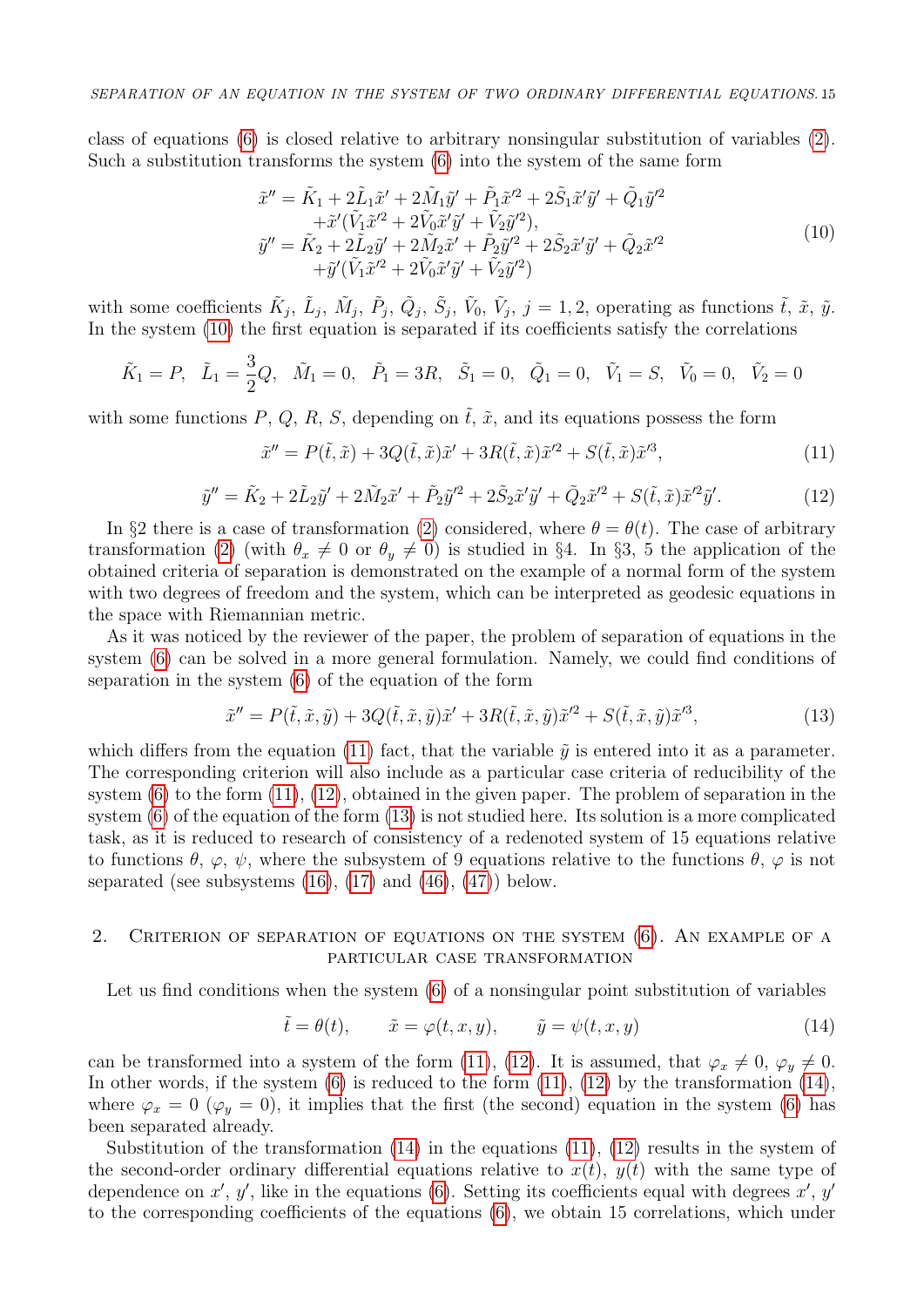$\varphi_x \neq 0$ ,  $\varphi_y \neq 0$  can be solved relative to all derivatives of the second order of the function  $\psi$ :

<span id="page-3-2"></span>
$$
\psi_{xx} = -P_1 \psi_x - Q_2 \psi_y + \tilde{P}_2 \psi_x^2 + 2 \tilde{S}_2 \varphi_x \psi_x + \tilde{Q}_2 \varphi_x^2 + S(\varphi_x \psi_t + 2\varphi_t \psi_x) \varphi_x / \theta', \n\psi_{xy} = -S_1 \psi_x - S_2 \psi_y + \tilde{P}_2 \psi_x \psi_y + \tilde{S}_2 (\varphi_x \psi_y + \varphi_y \psi_x) + \tilde{Q}_2 \varphi_x \varphi_y \n+ S(\varphi_x \varphi_y \psi_t + \varphi_t \varphi_y \psi_x + \varphi_t \varphi_x \psi_y) / \theta', \n\psi_{yy} = -Q_1 \psi_x - P_2 \psi_y + \tilde{P}_2 \psi_y^2 + 2 \tilde{S}_2 \varphi_y \psi_y + \tilde{Q}_2 \varphi_y^2 + S(\varphi_y \psi_t + 2\varphi_t \psi_y) \varphi_y / \theta', \n\psi_{tx} = -L_1 \psi_x - M_2 \psi_y + \psi_x \theta'' / (2\theta') + \theta' (\tilde{L}_2 \psi_x + \tilde{M}_2 \varphi_x) + \tilde{P}_2 \psi_t \psi_x \n+ \tilde{S}_2 (\varphi_x \psi_t + \varphi_t \psi_x) + \tilde{Q}_2 \varphi_t \varphi_x + S(\varphi_t \psi_x + 2\varphi_x \psi_t) \varphi_t / (2\theta'), \n\psi_{ty} = -M_1 \psi_x - L_2 \psi_y + \psi_y \theta'' / (2\theta') + \theta' (\tilde{L}_2 \psi_y + \tilde{M}_2 \varphi_y) + \tilde{P}_2 \psi_t \psi_y \n+ \tilde{S}_2 (\varphi_y \psi_t + \varphi_t \psi_y) + \tilde{Q}_2 \varphi_t \varphi_y + S(\varphi_t \psi_y + 2\varphi_y \psi_t) \varphi_t / (2\theta'), \n\psi_{tt} = -K_1 \psi_x - K_2 \psi_y + \psi_t \theta'' / \theta' + \tilde{K}_2 \theta'^2 + 2\theta' (\tilde{L}_2 \psi_t + \tilde{M}_2 \varphi_t) + \tilde{P}_2 \psi_t^2 \n+ 2 \tilde{S}_2 \varphi_t \psi_t + \tilde{Q}_2 \varphi_t^2 + S \varphi_t^2 \psi_t / \theta'
$$

and derivatives of the function  $\varphi$ :

<span id="page-3-0"></span>
$$
\varphi_{xx} = -P_1 \varphi_x - Q_2 \varphi_y + 3(R + S\varphi_t/\theta') \varphi_x^2,\n\varphi_{xy} = -S_1 \varphi_x - S_2 \varphi_y + 3(R + S\varphi_t/\theta') \varphi_x \varphi_y,\n\varphi_{yy} = -Q_1 \varphi_x - P_2 \varphi_y + 3(R + S\varphi_t/\theta') \varphi_y^2,
$$
\n(16)

$$
\varphi_{tx} = -L_1 \varphi_x - M_2 \varphi_y + \varphi_x \theta''/(2\theta') + 3/2(Q\theta' + 2R\varphi_t + S\varphi_t^2/\theta')\varphi_x,\n\varphi_{ty} = -M_1 \varphi_x - L_2 \varphi_y + \varphi_y \theta''/(2\theta') + 3/2(Q\theta' + 2R\varphi_t + S\varphi_t^2/\theta')\varphi_y,\n\varphi_{tt} = -K_1 \varphi_x - K_2 \varphi_y + P\theta'^2 + (3Q\theta' + \theta''/\theta')\varphi_t + 3R\varphi_t^2 + S\varphi_t^3/\theta'.
$$

The remaining three correlations possess the form

<span id="page-3-1"></span>
$$
V_1 = S\varphi_x^2/\theta', \qquad V_0 = S\varphi_x\varphi_y/\theta', \qquad V_2 = S\varphi_y^2/\theta'.
$$
 (17)

Therefore, the system  $(6)$  is transformed into the system with the separating equation  $(11)$ ,  $(12)$ by means of substitution of variables [\(14\)](#page-2-4) if and only if the redetermined system of equations  $(15)$ – $(17)$  is combined relative to the functions  $\theta$ ,  $\varphi$ ,  $\psi$ .

The equations [\(16\)](#page-3-0), [\(17\)](#page-3-1) are separated from the system [\(15\)](#page-3-2)–[\(17\)](#page-3-1), as they contain only the functions P, Q, R, S, depending on  $\theta$ ,  $\varphi$ , and do not contain the functions  $\tilde{K}_2$ ,  $\tilde{L}_2$ ,  $\tilde{M}_2$ ,  $\tilde{P}_2$ ,  $\tilde{S}_2$ ,  $\tilde{Q}_2$ , depending on  $\theta$ ,  $\varphi$ ,  $\psi$ . Their solution determines the functions  $\theta$ ,  $\varphi$  in the transformation [\(14\)](#page-2-4). Any function such that substitution of variables [\(14\)](#page-2-4) is nonsingular can be used as  $\psi$ . From the six equations [\(15\)](#page-3-2) we can determine the coefficients  $\tilde{K}_2$ ,  $\tilde{L}_2$ ,  $\tilde{M}_2$ ,  $\tilde{P}_2$ ,  $\tilde{S}_2$ ,  $\tilde{Q}_2$  of the equation [\(12\)](#page-2-2). No limits are imposed on this type of coefficients. Therefore, the equations [\(15\)](#page-3-2) are combined, the same way as the system  $(15)–(17)$  $(15)–(17)$  in general, if the subsystem of equations  $(16)$ ,  $(17)$  is combined. The system  $(16)$ ,  $(17)$  is redetermined, and the study of its compatibility is based on the system of Pfuff equations. A detailed description of the theory of such equations can be found, for instance, in [\[11\]](#page-14-5).

It is easy to see, that if one of the functions  $V_0$ ,  $V_1$ ,  $V_2$  equals to zero, then the equations [\(17\)](#page-3-1) can be combined only when  $S = 0$ ,  $V_0$ ,  $V_1$ ,  $V_2 = 0$ . While studying compatibility of the system [\(16\)](#page-3-0), [\(17\)](#page-3-1) this case together with the case when the coefficients  $V_0$ ,  $V_1$ ,  $V_2$  in the system [\(6\)](#page-1-0) differ from zero, are considered separately. Together with [\(9\)](#page-1-3) the following symbols are applied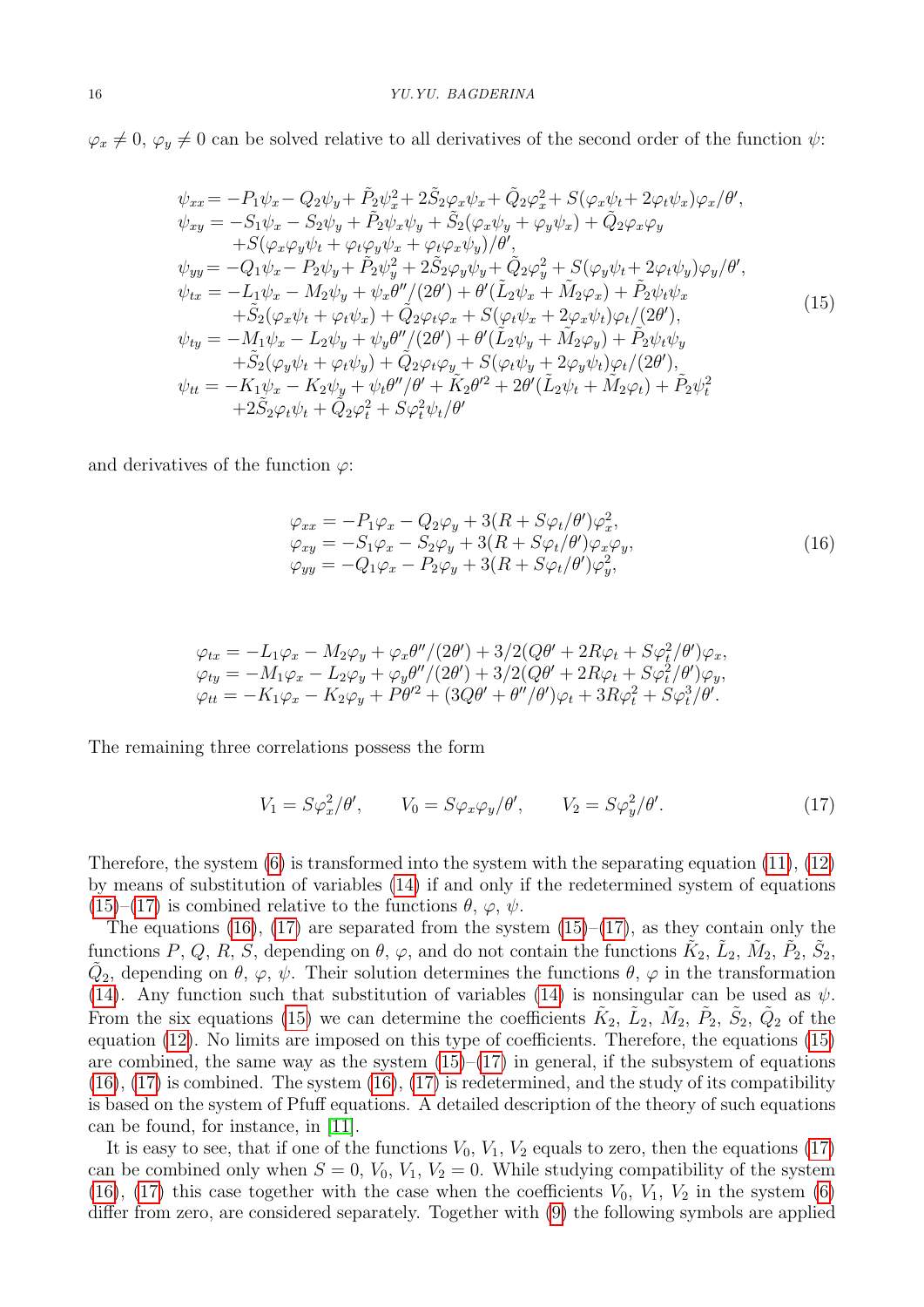here

$$
\alpha_{0} = a_{5x} - b_{6y} + Q_{1}b_{3} - S_{1}b_{4} - S_{2}a_{5} + Q_{2}a_{3} + 3(M_{2}V_{2t} - M_{1}V_{1t}) \n+3/2((3L_{1} - L_{2})V_{0t} - V_{1}M_{1t} + V_{0}(L_{1t} - L_{2t}) + V_{2}M_{2t}), \n\alpha_{1} = a_{3x} - a_{4y} + (S_{2} - P_{1})a_{3} + (2S_{1} - P_{2})a_{4} - S_{1}a_{6} + Q_{1}(b_{5} - b_{6}) \n+3/2(L_{1} + L_{2})V_{2t}, \n\alpha_{2} = a_{7x} - a_{8y} + Q_{1}b_{7} + S_{1}(a_{8} - b_{8}) - P_{1}a_{7} - M_{1}b_{6} \n+L_{1}a_{4} - L_{2}a_{5} + M_{2}a_{3} + 3/2(K_{1}V_{0t} + K_{2}V_{2t}), \n\alpha_{3} = b_{5t} - b_{6t} + 3(a_{8x} - b_{8x}) + 6(Q_{2}a_{7} - S_{1}b_{7}) + 2M_{1}b_{3} + 2L_{1}(b_{6} - b_{5}) \n+ M_{2}(a_{5} - a_{4} - 2a_{6}), \n\alpha_{4} = a_{4t} - 3a_{7x} + 3S_{1}(b_{8} - a_{8}) + 3(P_{1} - S_{2})a_{7} \n-2M_{2}a_{3} + (L_{2} - 3L_{1})a_{4} + M_{1}(b_{6} - b_{5}), \n\alpha_{5} = a_{5t} - a_{4t} + M_{1}(b_{5} - b_{4}) - L_{2}(a_{4} + 2a_{5}) + 9/2(K_{1}V_{0t} + K_{2}V_{2t}) \n+3[a_{7x} - a_{8y} + Q_{1}b_{7} + S_{1}(a_{8} - b_{8}) - P_{1}a_{7} - M_{1}b_{6} + L_{1}a_{4} + M_{2}a_{3} \n+ V_{0}(K_{1t}/2 + K_{1}L_{1} + K_{2}M_{1}) + V_{2}(K_{2t}/2 + K_{1}M_{2}
$$

and also  $\beta_i$ ,  $i = 0, \ldots, 12$ , formulae for which calculation it is necessary in the expressions for  $\alpha_i$  to roles of the following pairs of variables:  $(x, y)$ ,  $(a_j, b_j)$ ,  $(\alpha_k, \beta_k)$  and indexes  $(1,2)$  of the coefficients of the system [\(6\)](#page-1-0). In particular, we obtain

$$
\beta_7 = (\alpha_4 + \alpha_5 - \beta_3)_x - \beta_{4y} - Q_2\alpha_6 + S_2(\alpha_4 + \alpha_5) + S_1\beta_4 - Q_1\beta_6,\n\beta_{12} = b_{3x} + (2P_1 - S_2)b_3 + Q_2(2b_4 - b_6),
$$

and etc. According to the same rule the values  $b_j$  are obtained from  $a_j$  (see [\(9\)](#page-1-3)). The following criteria of separation of the equation hold in the system [\(6\)](#page-1-0) as the result of the transformation of the form [\(14\)](#page-2-4).

Theorem 2. The system of two second-order ordinary differential equations

$$
x'' = K_1 + 2L_1x' + 2M_1y' + P_1x'^2 + 2S_1x'y' + Q_1y'^2,
$$
  
\n
$$
y'' = K_2 + 2L_2y' + 2M_2x' + P_2y'^2 + 2S_2x'y' + Q_2x'^2
$$
\n(19)

is reduced to the form

$$
\tilde{x}'' = p(\tilde{t}, \tilde{x}) + 2q(\tilde{t}, \tilde{x})\tilde{x}' + r(\tilde{t}, \tilde{x})\tilde{x}'^2,
$$
\n(20)

$$
\tilde{y}'' = \tilde{K}_2 + 2\tilde{L}_2\tilde{y}' + 2\tilde{M}_2\tilde{x}' + \tilde{P}_2\tilde{y}'^2 + 2\tilde{S}_2\tilde{x}'\tilde{y}' + \tilde{Q}_2\tilde{x}'^2
$$
\n(21)

by the transformation [\(14\)](#page-2-4)

if and only if its coefficients satisfy the correlations

<span id="page-4-0"></span>
$$
B_{i1}B_{j2} - B_{j1}B_{i2} = 0,\t\t(22)
$$

<span id="page-4-3"></span>
$$
B_{j2}^2 A_{k1} - B_{j1} B_{j2} A_{k2} + B_{j1}^2 A_{k3} = 0,
$$
\n(23)

<span id="page-4-1"></span>
$$
(A_{k1}A_{l3} - A_{l1}A_{k3})^2 + (A_{k2}A_{l1} - A_{l2}A_{k1})(A_{k2}A_{l3} - A_{l2}A_{k3}) = 0,
$$
\n(24)

<span id="page-4-2"></span>
$$
\det \begin{pmatrix} A_{k1} & A_{k2} & A_{k3} \\ A_{l1} & A_{l2} & A_{l3} \\ A_{m1} & A_{m2} & A_{m3} \end{pmatrix} = 0, \qquad i, j = 1, ..., 36, \quad k, l, m = 1, ..., 65, \tag{25}
$$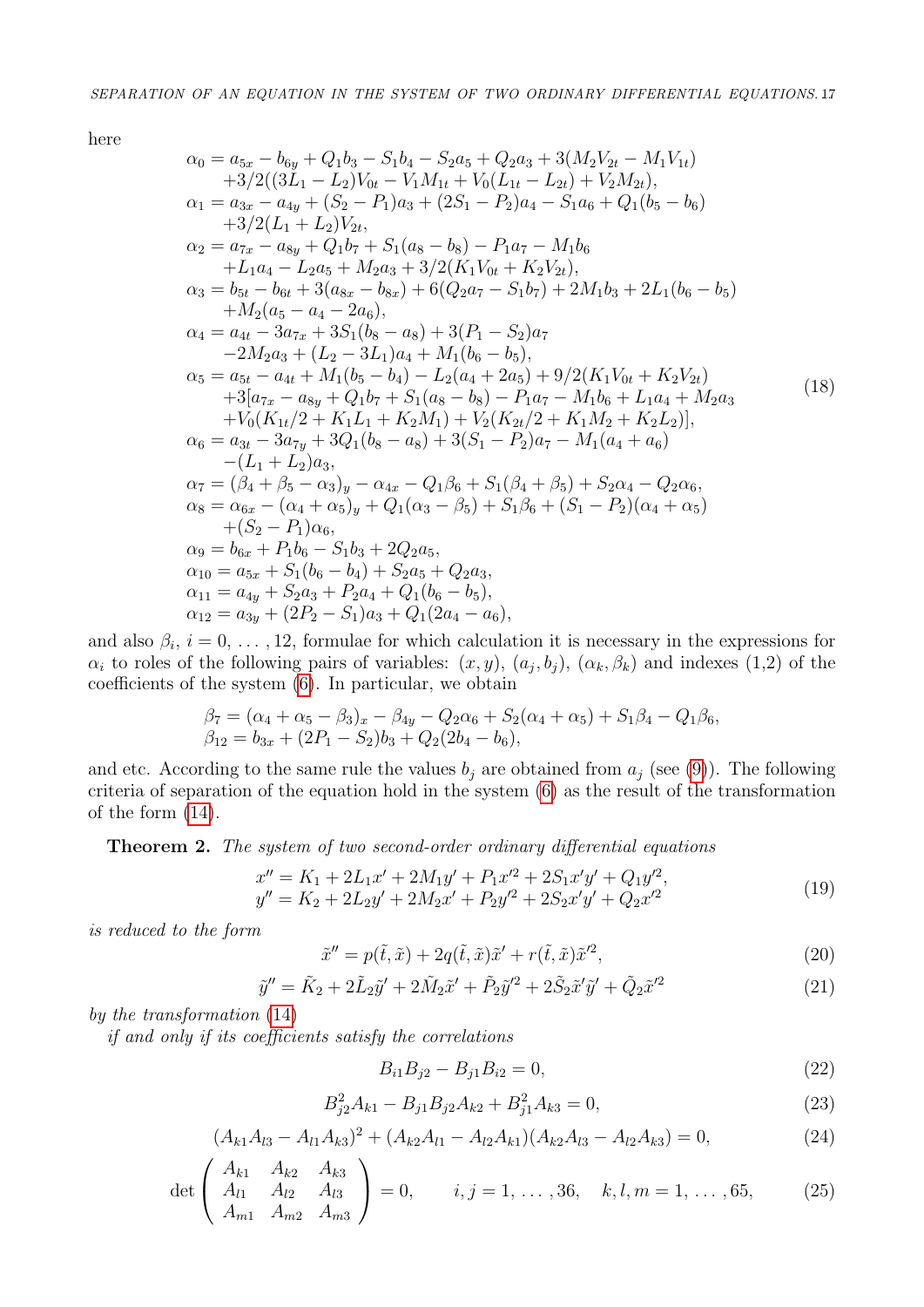where

<span id="page-5-0"></span>
$$
B_{11} = a_1, \t B_{21} = a_2, \t B_{31} = a_4 - a_5, \t B_{41} = \alpha_0, \t B_{51} = \alpha_1,\n B_{12} = -b_2, \t B_{22} = -b_1, \t B_{32} = b_5 - b_4, \t B_{42} = -\beta_1, \t B_{52} = -\beta_0,\n B_{71} = \alpha_5, \t B_{72} = -\beta_5, \t B_{61} = \alpha_2, \t B_{62} = -\beta_2,
$$
\n(26)

$$
B_{81} = \alpha_7 + 2M_2\alpha_{11} + 2(L_1 - L_2)\alpha_{10} - 2M_1\alpha_9,
$$
  
\n
$$
B_{82} = \beta_8 + 2M_2\beta_{10} + 2(L_1 - L_2)\beta_{11} - 2M_1\beta_{12},
$$
  
\n
$$
B_{91} = \alpha_8 + 2M_1\alpha_{10} + 2(L_2 - L_1)\alpha_{11} - 2M_2\alpha_{12},
$$
  
\n
$$
B_{92} = \beta_7 + 2M_1\beta_{11} + 2(L_2 - L_1)\beta_{10} - 2M_2\beta_9,
$$
\n(27)

<span id="page-5-2"></span> $B_{9+j,1} = (B_{j1})_t - L_1B_{j1} - M_1B_{j2}, \quad B_{9+j,2} = (B_{j2})_t - M_2B_{j1} - L_2B_{j2},$  $B_{18+j,1} = (B_{j1})_x - P_1B_{j1} - S_1B_{j2}, \quad B_{18+j,2} = (B_{j2})_x - Q_2B_{j1} - S_2B_{j2},$  $B_{27+j,1} = (B_{j1})_y - S_1B_{j1} - Q_1B_{j2}, B_{27+j,2} = (B_{j2})_y - S_2B_{j1} - P_2B_{j2},$  $j = 1, \ldots, 9,$ (28)

<span id="page-5-3"></span><span id="page-5-1"></span>
$$
A_{11} = a_5, \t A_{21} = a_3, \t A_{31} = a_7, \t A_{41} = \alpha_4, \t A_{51} = -\alpha_6, A_{12} = b_4 - b_6, \t A_{22} = a_6 - a_4, \t A_{32} = b_8 - a_8, \t A_{42} = \alpha_3, \t A_{52} = \beta_3, A_{13} = -b_3, \t A_{23} = -b_5, \t A_{33} = -b_7, \t A_{43} = -\beta_6, \t A_{53} = \beta_4, A_{n+k,1} = (A_{k1})_t - 2L_1A_{k1} - M_1A_{k2}, A_{n+k,3} = (A_{k3})_t - M_2A_{k2} - 2L_2A_{k3}, A_{n+k,2} = (A_{k2})_t - 2M_2A_{k1} - (L_1 + L_2)A_{k2} - 2M_1A_{k3}, A_{2n+k,1} = (A_{k1})_x - 2P_1A_{k1} - S_1A_{k2}, A_{2n+k,3} = (A_{k3})_x - Q_2A_{k2} - 2S_2A_{k3}, A_{2n+k,2} = (A_{k2})_x - 2Q_2A_{k1} - (P_1 + S_2)A_{k2} - 2S_1A_{k3}, A_{3n+k,1} = (A_{k1})_y - 2S_1A_{k1} - Q_1A_{k2}, A_{3n+k,3} = (A_{k3})_y - S_2A_{k2} - 2P_2A_{k3}, A_{3n+k,2} = (A_{k2})_y - 2S_2A_{k1} - (S_1 + P_2)A_{k2} - 2Q_1A_{k3},
$$
\n
$$
A_{3n+k,3} = (A_{k2})_y - 2S_2A_{k1} - (S_1 + P_2)A_{k2} - 2Q_1A_{k3},
$$
\n(30)

where 1)  $n = 5, k = 1, \ldots, 5; 2$   $n = 15, k = 6, \ldots, 20$ .

**Theorem 3.** The system of two second-order ordinary equations [\(6\)](#page-1-0) with the coefficients  $V_0$ ,  $V_1, V_2,$  different from zero, is reduced to the form  $(11)$ ,  $(12)$  by the transformation  $(14)$  if and only if its coefficients satisfy the following correlations

<span id="page-5-6"></span>
$$
V_0^2 = V_1 V_2, \qquad a_0 = 0, \qquad b_0 = 0,
$$
\n
$$
(31)
$$

<span id="page-5-11"></span>
$$
V_1 B_{j1} + V_0 B_{j2} = 0, \t V_0 B_{j1} + V_2 B_{j2} = 0, \t j = 1, ..., 13,
$$
\t(32)

<span id="page-5-12"></span>
$$
V_1 A_{k1} + V_0 A_{k2} + V_2 A_{k3} = 0, \qquad k = 1, \dots, 6,
$$
\n(33)

where  $B_{ji}$ ,  $A_{kl}$  are determined by the formulae [\(26\)](#page-5-0), [\(29\)](#page-5-1),

<span id="page-5-10"></span>
$$
A_{61} = \alpha_8, \qquad A_{62} = \alpha_7 + \beta_7, \qquad A_{63} = \beta_8,\tag{34}
$$

<span id="page-5-7"></span>
$$
B_{81} = V_{2x}, B_{91} = V_{1y} - 2V_{0x}, B_{10,1} = V_{2y}, B_{11,1} = \varepsilon + V_{0t}, B_{12,1} = V_{2t},
$$
  
\n
$$
B_{82} = -V_{1} \qquad B_{83} = V_{1} \qquad B_{12,2} = V_{2} \qquad B_{11,3} = -V_{1} \qquad B_{12,3} = \varepsilon - V_{0} \qquad (35)
$$

 $B_{82} = -V_{1y}, B_{92} = V_{1x}, B_{10,2} = V_{2x} - 2V_{0y}, B_{11,2} = -V_{1t}, B_{12,2} = \varepsilon - V_{0t},$ 

where  $\varepsilon = M_1 V_1 + (L_2 - L_1)V_0 - M_2 V_2$  and

<span id="page-5-8"></span>
$$
B_{13,1} = \alpha_8, \qquad B_{13,2} = \beta_7 \qquad \text{for } \varepsilon = 0,
$$
 (36)

<span id="page-5-9"></span>
$$
B_{13,1} = \alpha_8 \varepsilon_x + \alpha_7 \varepsilon_y + \varepsilon [P_1 \alpha_8 + S_1(\alpha_7 + \beta_7) + Q_1 \beta_8 - \alpha_{7y} - \alpha_{8x}],
$$
  
\n
$$
B_{13,2} = \beta_8 \varepsilon_y + \beta_7 \varepsilon_x + \varepsilon [P_2 \beta_8 + S_2(\alpha_7 + \beta_7) + Q_2 \alpha_8 - \beta_{7x} - \beta_{8y}] \text{ for } \varepsilon \neq 0.
$$
\n(37)

The conditions of Theorem 2 are obtained by means of standard (analogous to the way it was made in  $[9]$ ) study of compatibility of the system  $(16)$ , which results in equations

<span id="page-5-4"></span>
$$
B_{j1}\varphi_x + B_{j2}\varphi_y = 0,\t\t(38)
$$

linear by  $\varphi_x$ ,  $\varphi_y$  with coefficients [\(26\)](#page-5-0)–[\(28\)](#page-5-2), and equations

<span id="page-5-5"></span>
$$
A_{k1}\varphi_x^2 + A_{k2}\varphi_x\varphi_y + A_{k3}\varphi_y^2 = 0
$$
\n(39)

of the second degree by  $\varphi_x$ ,  $\varphi_y$  with the coefficients [\(29\)](#page-5-1), [\(30\)](#page-5-3). The equalities [\(22\)](#page-4-0) correspond the condition of compatibility of the system  $(38)$ , and  $(24)$ ,  $(25)$  — of the system  $(39)$ . The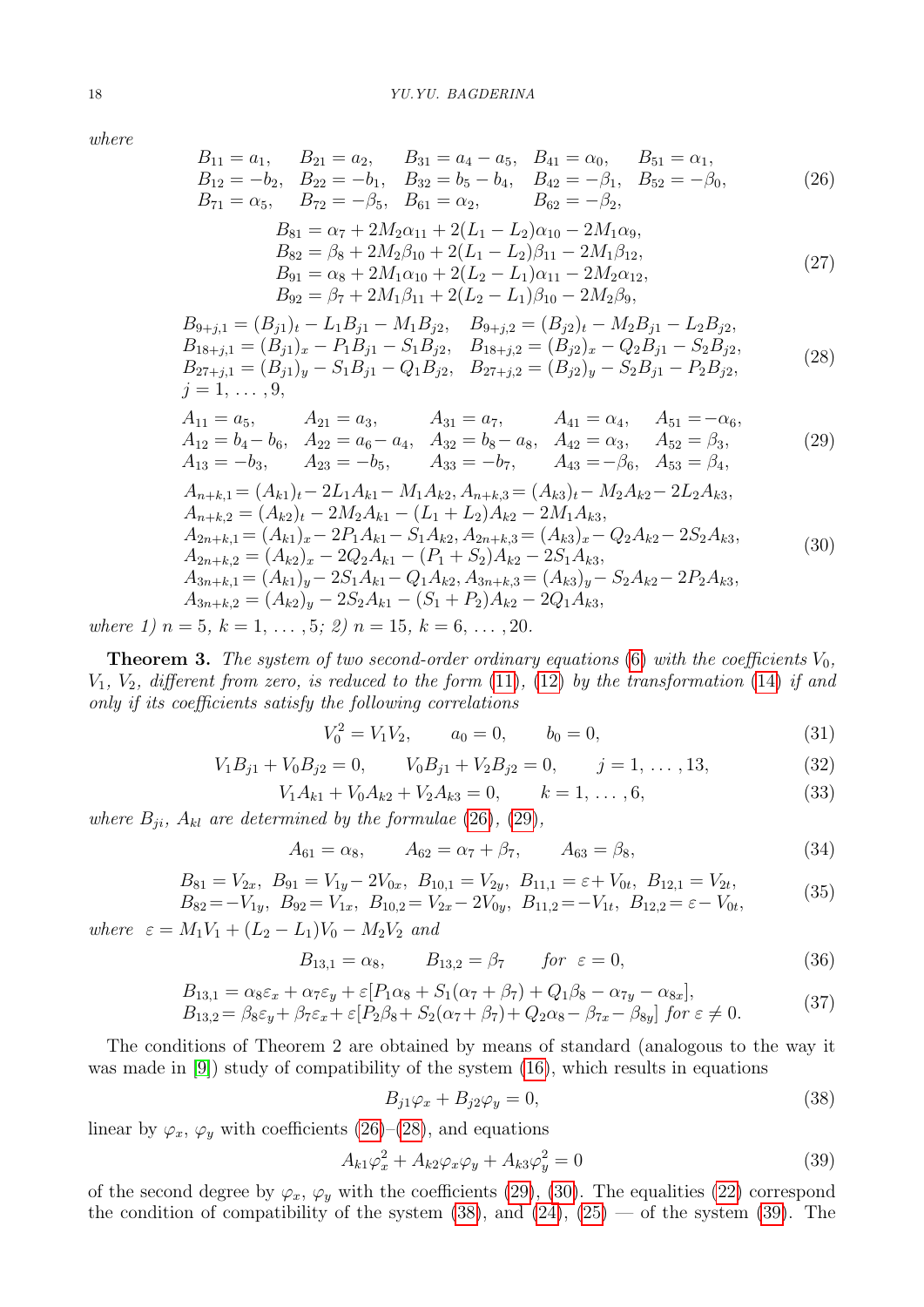equalities [\(23\)](#page-4-3) denote the condition of compatibility of the equations [\(38\)](#page-5-4) with the equations [\(39\)](#page-5-5).

**Remark.** The system [\(38\)](#page-5-4), [\(39\)](#page-5-5) can have two solutions  $\varphi_x/\varphi_y = \varphi_1(t, x, y)$ ,  $\varphi_x/\varphi_y = \varphi_2(t, x, y)$  such that  $\partial(\varphi_1, \varphi_2)/\partial(x, y) \neq 0$ . It denotes, that the use of corresponding solutions as  $\tilde{x}$ ,  $\tilde{y}$  results in the system, which equations are completely separated. It is necessary and sufficient for this for the correlations [\(38\)](#page-5-4) all  $B_{ii} = 0$ , and for [\(39\)](#page-5-5) rank  $||A_{kl}|| = 1$ , and, if any line  $(A_{k1}, A_{k2}, A_{k3})$  differs from zero, then  $A_{k2}^2 - 4A_{k1}A_{k3} \neq 0$ . The same remark also holds for the case of the transformation [\(2\)](#page-0-0) with  $\theta_x \neq 0$  or  $\theta_y \neq 0$  (the corresponding statements on separation of equations in the system of two second-order ordinary differential equations are given in [\[10\]](#page-14-4)).

Theorem 3 is proved similarly. The first condition [\(31\)](#page-5-6) and the equalities

<span id="page-6-0"></span>
$$
V_0 \varphi_x = V_1 \varphi_y, \quad V_2 \varphi_x = V_0 \varphi_y \tag{40}
$$

serve as an algebraic corollary of the equations [\(17\)](#page-3-1). The study of compatibility of the equations [\(16\)](#page-3-0), [\(17\)](#page-3-1) results in conditions  $a_0 = 0$ ,  $b_0 = 0$ , correlations [\(38\)](#page-5-4) with the coefficients [\(26\)](#page-5-0), [\(35\)](#page-5-7),  $(36)$  or  $(37)$  and the correlations  $(39)$  with the coefficients  $(29)$ ,  $(34)$ , that subject to  $(40)$ provides conditions [\(32\)](#page-5-11), [\(33\)](#page-5-12) of Theorem 3.

### 3. Examples of systems with a separating equation

Example 1. Let us consider the family of equations

<span id="page-6-1"></span>
$$
x'' = P_1(x, y)x'^2 + 2S_1(x, y)x'y' + Q_1(x, y)y'^2,
$$
  
\n
$$
y'' = P_2(x, y)y'^2 + 2S_2(x, y)x'y' + Q_2(x, y)x'^2,
$$
\n(41)

with the form of dependence on the first derivatives, analogous to that of geodesic equations in the space with Riemannian metric

<span id="page-6-2"></span>
$$
\frac{d^2x^i}{dt^2} + \Gamma^i_{jk}\frac{dx^j}{dt}\frac{dx^k}{dt} = 0, \t i, j, k, = 1, 2.
$$
 (42)

If we assume  $(x^1, x^2) = (x, y)$ , then Christoffel symbols  $\Gamma_{jk}^i$  are connected with the coefficients of the system [\(41\)](#page-6-1) by the correlations

$$
\Gamma_{11}^1 = -P_1
$$
,  $\Gamma_{12}^1 = -S_1$ ,  $\Gamma_{22}^1 = -Q_1$ ,  $\Gamma_{11}^2 = -Q_2$ ,  $\Gamma_{12}^2 = -S_2$ ,  $\Gamma_{22}^2 = -P_2$ .

It is known, that the equations  $(41)$  referred to the parameter x take the form

$$
\frac{d^2y}{dx^2} = Q_2 + (2S_2 - P_1)\frac{dy}{dx} + (P_2 - 2S_1) \left(\frac{dy}{dx}\right)^2 - Q_1 \left(\frac{dy}{dx}\right)^3,
$$

i.e. separation of the equation in the system [\(41\)](#page-6-1) as a result of the transformation [\(2\)](#page-0-0) with  $\theta_x \neq 0$ 

$$
\tilde{t} = x, \qquad \tilde{x} = y, \qquad \tilde{y} = t
$$

holds for any system [\(41\)](#page-6-1). Let us find conditions, when an equation is separated in the system [\(41\)](#page-6-1) as a result of the transformation of the form [\(14\)](#page-2-4).

If we calculate invariants [\(13\)](#page-2-3) by the formulae [\(5\)](#page-1-1) we can determine, that for the system [\(41\)](#page-6-1) four invariants  $a_1, a_2, b_1, b_2$  form 18  $a_j, b_j, j = 0, \ldots, 8$  differ from zero. In case of the system [\(42\)](#page-6-2) they coincide with components of the curvature tensor [\[10\]](#page-14-4)

$$
a_1 = R_{221}^1
$$
,  $a_2 = R_{121}^1$ ,  $b_1 = R_{112}^2$ ,  $b_2 = R_{212}^2$ .

It is easy to see, that all values [\(29\)](#page-5-1), [\(30\)](#page-5-3) are equal to zero, and, accordingly, for the system [\(41\)](#page-6-1) all the conditions  $(23)$ – $(25)$  of Theorem 2 are satisfied identically. The condition  $(22)$  is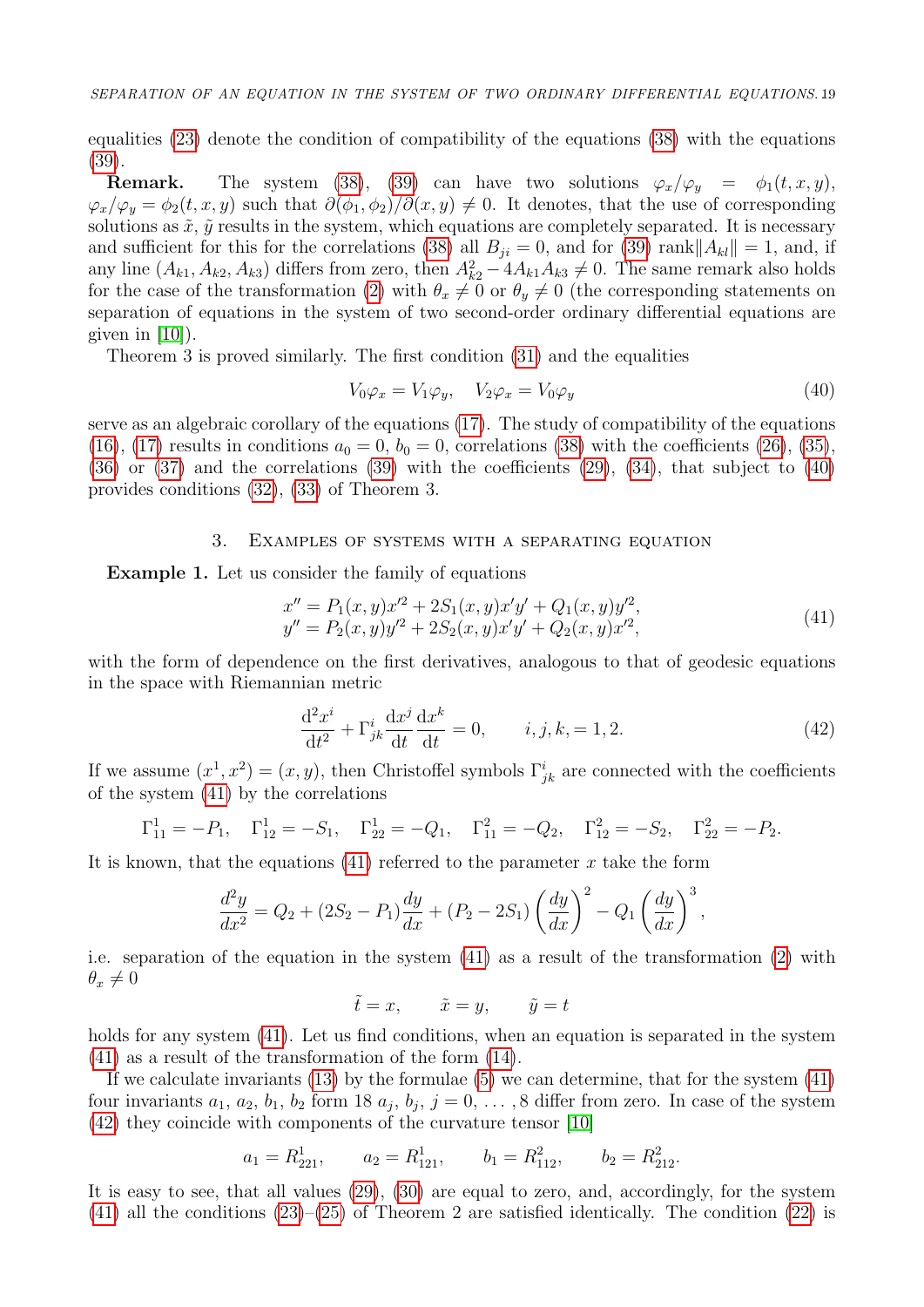satisfied, if the rank of the next matrix (formed from non-nil lines of matrix  $B$ ) is lower than 1:

$$
\tilde{B} = \begin{pmatrix}\na_1 & b_2 \\
a_2 & b_1 \\
a_{1x} - P_1a_1 + S_1b_2 & b_{2x} - S_2b_2 + Q_2a_1 \\
a_{2x} - P_1a_2 + S_1b_1 & b_{1x} - S_2b_1 + Q_2a_2 \\
a_{1y} - S_1a_1 + Q_1b_2 & b_{2y} - P_2b_2 + S_2a_1 \\
a_{2y} - S_1a_2 + Q_1b_1 & b_{1y} - P_2b_1 + S_2a_2\n\end{pmatrix}
$$

The separation of an equation in the system [\(41\)](#page-6-1) is possible, if rank $\ddot{B} = 1$ . If rank $\ddot{B} = 0$ , then the equations [\(41\)](#page-6-1) are completely separated and, due to Theorem 1, reduced to the form  $\tilde{x}'' = 0$ ,  $\tilde{y}'' = 0$ . It is demonstrated in [\[9,](#page-14-3) [10\]](#page-14-4), that in particular case of the system [\(42\)](#page-6-2) the equality  $a_1 b_1 - a_2 b_2 = 0$  is possible, only if  $a_1 = 0$ ,  $a_2 = 0$ ,  $b_1 = 0$ ,  $b_2 = 0$ .

**Example 2.** The system, which in the case  $\Gamma_t = 0$  describes plane motion of a particle under gyroscopic forces, has the form

<span id="page-7-0"></span>
$$
x'' = 2\Gamma y' - U_x, \qquad y'' = -2\Gamma x' - U_y, \qquad \Gamma \neq 0. \tag{43}
$$

.

The functions Γ, U of variables t, x, y are assumed to be real, for the second derivatives of the function U the following table of symbols is used  $V = U_{xy}$ ,  $W = U_{xx} - U_{yy}$ . Let us consider an example of a nonlinear system [\(43\)](#page-7-0). The following coefficients in invariants [\(13\)](#page-2-3) differ from zero for this system :  $a_3 = -\Gamma_y$ ,  $b_3 = \Gamma_x$ ,  $a_4 = -\Gamma_x$ ,  $b_4 = \Gamma_y$ ,  $a_7 = U_{xy} + \Gamma_t$ ,  $b_7 = U_{xy} - \Gamma_t$ ,  $a_8 = U_{xx} + \Gamma^2$ ,  $b_8 = U_{yy} + \Gamma^2$ . It results from conditions [\(23\)](#page-4-3), when  $k = 1, 2, j = 3$  possessing the form  $-\Gamma_x(\Gamma_x^2 + \Gamma_y^2) = 0$ ,  $-\Gamma_y(\Gamma_x^2 + \Gamma_y^2) = 0$ , that  $\Gamma_x = 0$ ,  $\Gamma_y = 0$ .

Assume in the system [\(43\)](#page-7-0)  $\Gamma = \Gamma(t)$ . Then all the coefficients [\(26\)](#page-5-0), [\(28\)](#page-5-2) are equal to zero, and the first several nonlinear coefficients [\(29\)](#page-5-1), [\(30\)](#page-5-3) are equal to

$$
A_{31} = \Gamma' + U_{xy}, \quad A_{32} = U_{yy} - U_{xx}, \quad A_{33} = \Gamma' - U_{xy}, \quad A_{41} = -A_{43} = -3U_{xxy},
$$
  
\n
$$
A_{42} = 3(U_{xyy} - U_{xxx}), \quad A_{51} = -A_{53} = -3U_{xyy}, \quad A_{52} = 3(U_{yyy} - U_{xxy}),
$$
  
\n
$$
A_{81} = \Gamma'' + \Gamma(U_{xx} - U_{yy}) + U_{txy}, \quad A_{82} = 4\Gamma U_{xy} + U_{tyy} - U_{txx},
$$
  
\n
$$
A_{83} = \Gamma'' + \Gamma(U_{yy} - U_{xx}) - U_{txy}.
$$

Together with them the correlations [\(24\)](#page-4-1) take the form

$$
(4V_x^2 + W_x^2)\Gamma'^2 = (WV_x - VW_x)^2, \quad (4V_y^2 + W_y^2)\Gamma'^2 = (WV_y - VW_y)^2, (W_xV_{xx} - V_xW_{xx})^2 = 0, \quad (W_xV_{xy} - V_xW_{xy})^2 = 0, (W_yV_{xy} - V_yW_{xy})^2 = 0, \quad (W_yV_{yy} - V_yW_{yy})^2 = 0, \quad (V_xW_y - V_yW_x)^2 = 0, (\Gamma''^2 + 4\Gamma^2\Gamma'^2)(4V^2 + W^2) - 2\Gamma'\Gamma''(4VV_t + WW_t) + 8\Gamma\Gamma'^2(WV_t - VW_t) + \Gamma'^2(4V_t^2 + W_t^2) = (\Gamma(4V^2 + W^2) + WV_t - VW_t)^2,
$$

that results in  $W = f_1(t)V + f_0(t)$ ,  $f_0^2 = (f_1^2 + 4)\Gamma^2$ ,  $f_1' = (f_1^2 + 4)\Gamma$ . Assume  $\Gamma = \gamma'/2$  with some function  $\gamma(t)$ . Then  $f_1(t) = 2 \text{tg}\gamma$ ,  $f_0(t) = \pm \gamma''/\cos\gamma$  and the function  $U(t, x, y)$  should satisfy the equation

<span id="page-7-2"></span>
$$
U_{xx} - U_{yy} = 2 \operatorname{tg} \gamma U_{xy} \pm \frac{\gamma''}{\cos \gamma}.
$$
\n(44)

Consequently, separation of an equation in the system [\(43\)](#page-7-0) is possible, if

<span id="page-7-1"></span>
$$
\Gamma = \frac{\gamma'(t)}{2}, \qquad U = \frac{\gamma''}{4}(m(x^2 - y^2)\cos\gamma - 2xy\sin\gamma) +V_{+1}(t, y\cos\gamma + x(\sin\gamma + 1)) + +V_{-1}(t, y\cos\gamma + x(\sin\gamma - 1)),
$$
\n(45)

where *m* is equal either to +1 or to -1. In case of the functions [\(45\)](#page-7-1) all the conditions [\(24\)](#page-4-1), [\(25\)](#page-4-2) of Theorem 2 become identical, and all quadratic equations [\(39\)](#page-5-5) possess a general root  $\varphi_x / \varphi_y = (\sin \gamma + m) / \cos \gamma$ . The solution of the last equation is  $\varphi = \varphi(t, z)$ , where  $z = y \cos \gamma + x(\sin \gamma + m)$ . Its substitution to [\(16\)](#page-3-0) results in the system of equations, when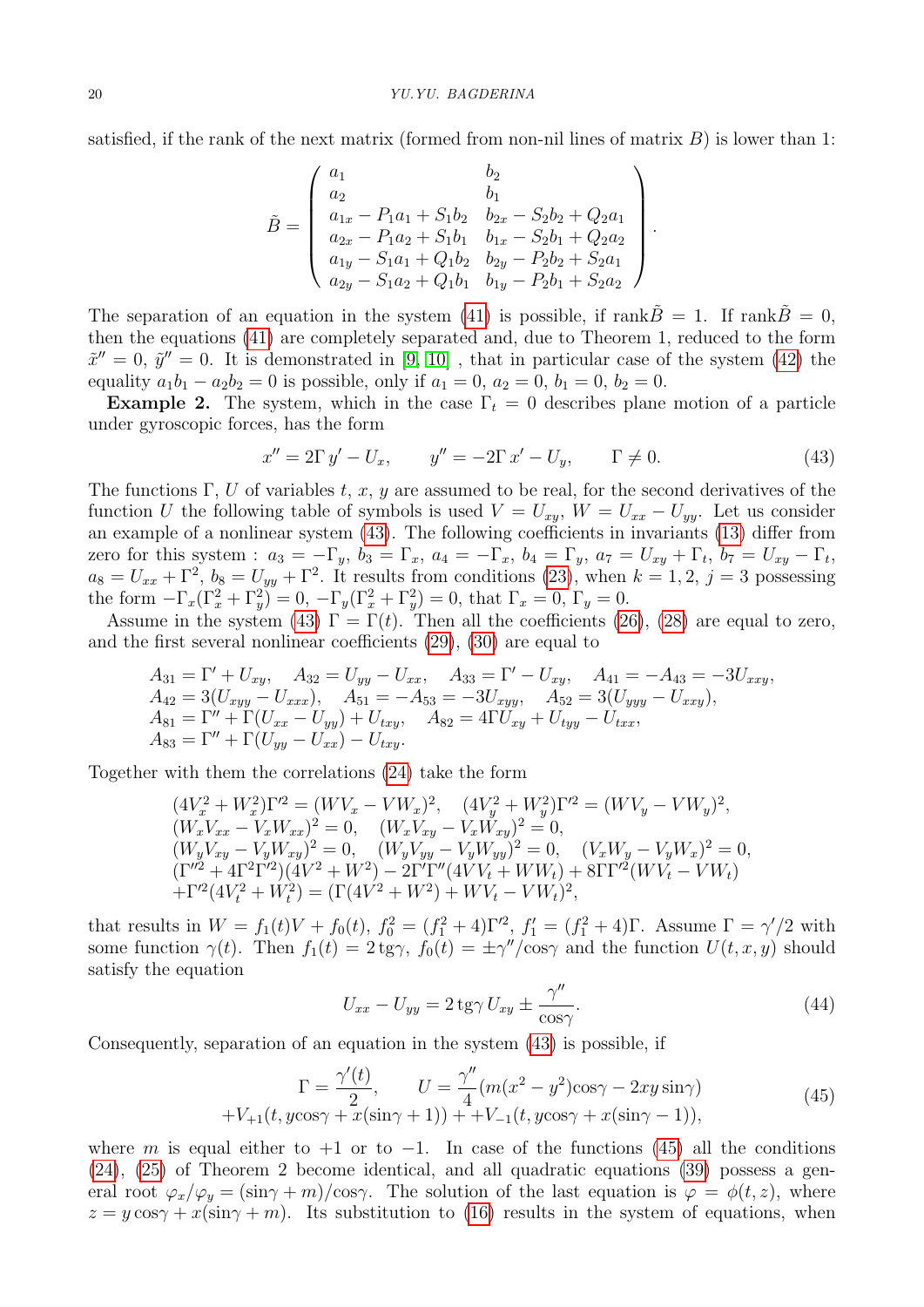$\theta = t$  possessing partial solution  $\phi = (\sin \gamma + m)^{-1/2}z$ . Therefore, in the system [\(43\)](#page-7-0) with the coefficients [\(45\)](#page-7-1) there is the equation

$$
\tilde{x}'' + \frac{\gamma'^2}{4}\tilde{x} + 2m\sqrt{\sin\gamma + m}\frac{\partial V_m}{\partial z} = 0
$$

separated relative to the function  $\tilde{x}(t) = (\sin \gamma + m)^{-1/2} (y \cos \gamma + x(\sin \gamma + m)).$ 

## 4. Criterion of separation of an equation in the system [\(6\)](#page-1-0). General case

Let us find conditions, when the system  $(6)$  can be transformed into the system with a separating equation [\(11\)](#page-2-1), [\(12\)](#page-2-2) by substitution of the variables [\(2\)](#page-0-0) with  $\theta_x \neq 0$  or  $\theta_y \neq 0$ . Assume  $\theta_x \neq 0$  for more precision. Substitution of the transformation [\(2\)](#page-0-0) in the system [\(11\)](#page-2-1), [\(12\)](#page-2-2) results in the system of the second-order ordinary differential equations with the same form of dependence on  $x'$ ,  $y'$ , like in the equations [\(6\)](#page-1-0). If we equate its coefficients with the degrees  $x', y'$  with corresponding coefficients of the equations [\(6\)](#page-1-0), we obtain 15 correlations, which with  $\theta_x \neq 0$  can be solved relative to all derivatives of the second order of the functions  $\varphi$ ,  $\psi$  and three derivatives of the function  $\theta$ . Likewise in the case of transformation [\(14\)](#page-2-4), considered in  $\S2$ , we obtain separation of a subsystem of nine equations

<span id="page-8-0"></span>
$$
\begin{aligned}\n\theta_{yy} &= V_2 \theta_t - Q_1 \theta_x + (2F_2 - P_2)\theta_y - S\varphi_y^2, \\
\theta_{ty} &= F_2 \theta_t - M_1 \theta_x + (F_1 - L_2)\theta_y - S\varphi_t \varphi_y, \\
\theta_{tt} &= 2F_1 \theta_t - K_1 \theta_x - K_2 \theta_y - S\varphi_t^2,\n\end{aligned} \tag{46}
$$

<span id="page-8-1"></span>
$$
\varphi_{xx} = V_1 \varphi_t + (2F_0 - P_1)\varphi_x - Q_2 \varphi_y + P\theta_x^2 + 3Q\theta_x \varphi_x + 3R\varphi_x^2, \ \varphi_{xy} = V_0 \varphi_t \n+ (F_2 - S_1)\varphi_x + (F_0 - S_2)\varphi_y + P\theta_x \theta_y + 3/2Q(\theta_x \varphi_y + \theta_y \varphi_x) + 3R\varphi_x \varphi_y, \n\varphi_{yy} = V_2 \varphi_t - Q_1 \varphi_x + (2F_2 - P_2)\varphi_y + P\theta_y^2 + 3Q\theta_y \varphi_y + 3R\varphi_y^2, \n\varphi_{tx} = F_0 \varphi_t + (F_1 - L_1)\varphi_x - M_2 \varphi_y + P\theta_t \theta_x + 3/2Q(\theta_t \varphi_x + \theta_x \varphi_t) + 3R\varphi_t \varphi_x, \n\varphi_{ty} = F_2 \varphi_t - M_1 \varphi_x + (F_1 - L_2)\varphi_y + P\theta_t \theta_y + 3/2Q(\theta_t \varphi_y + \theta_y \varphi_t) + 3R\varphi_t \varphi_y, \n\varphi_{tt} = 2F_1 \varphi_t - K_1 \varphi_x - K_2 \varphi_y + P\theta_t^2 + 3Q\theta_t \varphi_t + 3R\varphi_t^2,
$$
\n(47)

which compatibility results in compatibility of all 15 equations relative to the functions  $\theta$ ,  $\varphi$ ,  $\psi$ . The following table of symbols is used here

$$
F_0 = (\theta_{xx} - V_1\theta_t + P_1\theta_x + Q_2\theta_y + S\varphi_x^2)/(2\theta_x),
$$
  
\n
$$
F_1 = (\theta_{tx} - F_0\theta_t + L_1\theta_x + M_2\theta_y + S\varphi_t\varphi_x)/\theta_x,
$$
  
\n
$$
F_2 = (\theta_{xy} - V_0\theta_t + S_1\theta_x + (S_2 - F_0)\theta_y + S\varphi_x\varphi_y)/\theta_x.
$$

The proof of the below criterion of separation of an equation in the system [\(6\)](#page-1-0) is carried out by analogy with the proof of Theorems 2, 3 and results in equalities, equivalent to [\(38\)](#page-5-4), [\(39\)](#page-5-5). The role of derivatives  $\varphi_x$ ,  $\varphi_y$  in them is carried out by minors  $M_{31} = \theta_x \varphi_y - \theta_y \varphi_x$ ,  $M_{33} = \theta_t \varphi_x - \theta_x \varphi_t$  of Jacobi matrix of the transformation [\(2\)](#page-0-0). They cannot be equal to zero simultaneously, otherwise, we obtain  $M_{32} = 0$  from the identity  $\theta_t M_{31} - \theta_x M_{32} + \theta_y M_{33} = 0$ when  $\theta_x \neq 0$ . Then it results from the expansion  $\Delta = \psi_t M_{31} - \psi_x M_{32} + \psi_y M_{33}$  that Jacobi transformation [\(2\)](#page-0-0) is equal to zero, that contradicts supposition on its nonsingularity.

Theorem 4. The system of two second-order ordinary differential equations [\(6\)](#page-1-0) is reduced to the form [\(11\)](#page-2-1), [\(12\)](#page-2-2) by the transformation [\(2\)](#page-0-0) with  $\theta_x \neq 0$  if and only if the system of algebraic and differential equations is compatible relative to  $T$ ,  $Y$ :

<span id="page-8-2"></span>
$$
\Phi_1 \equiv a_3 - a_1 T + (a_6 - a_5 - a_4)Y - b_0 T^2 + (a_2 + b_2)TY \n+ (b_6 - b_5 - b_4)Y^2 - a_0 T^2 Y - b_1 T Y^2 + b_3 Y^3 = 0, \n\Phi_2 \equiv a_7 + (a_4 - 2a_5)T + (b_8 - a_8)Y + a_2 T^2 + (b_6 + b_5 - 2b_4)TY \n- b_7 Y^2 - a_0 T^3 - b_1 T^2 Y + b_3 T Y^2 = 0,
$$
\n(48)

<span id="page-8-3"></span>
$$
\Delta_t \Phi_1 = 0, \quad \Delta_t \Phi_2 = 0, \quad \Delta_y \Phi_1 = 0, \quad \Delta_y \Phi_2 = 0,
$$
\n
$$
(49)
$$

<span id="page-8-4"></span>
$$
T_y - Y_t = YT_x - TY_x,\tag{50}
$$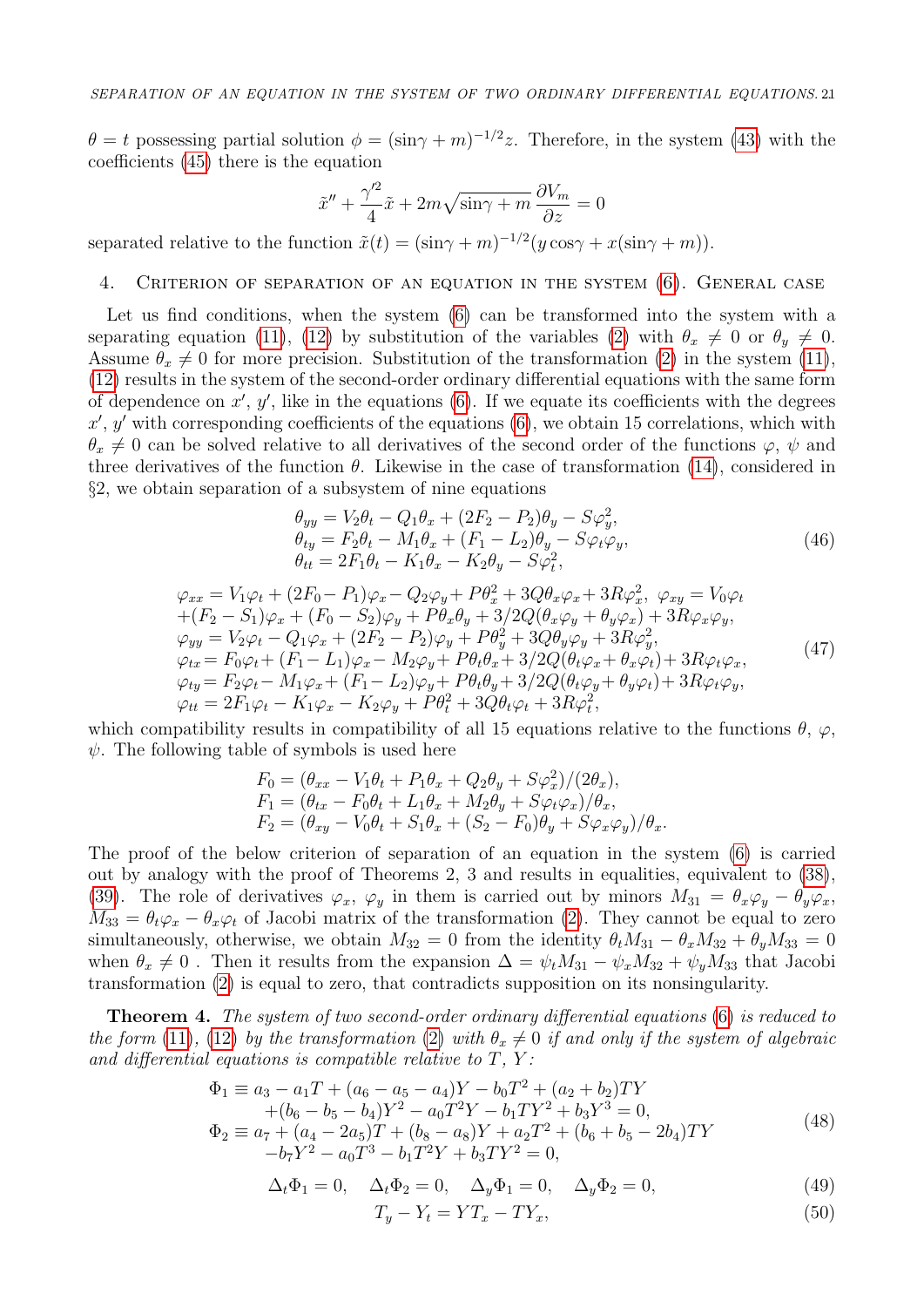<span id="page-9-1"></span>
$$
B_{i1}B_{j2} - B_{j1}B_{i2} = 0, \t\t(51)
$$

<span id="page-9-3"></span>
$$
B_{j2}^2 A_{k1} - B_{j1} B_{j2} A_{k2} + B_{j1}^2 A_{k3} = 0,
$$
\n(52)

<span id="page-9-4"></span>
$$
(A_{k1}A_{l3} - A_{l1}A_{k3})^2 + (A_{k2}A_{l1} - A_{l2}A_{k1})(A_{k2}A_{l3} - A_{l2}A_{k3}) = 0,
$$
\n(53)

<span id="page-9-2"></span>
$$
\det \begin{pmatrix} A_{k1} & A_{k2} & A_{k3} \\ A_{l1} & A_{l2} & A_{l3} \\ A_{m1} & A_{m2} & A_{m3} \end{pmatrix} = 0, \quad i, j = 1, ..., 10, \quad k, l, m = 1, ..., 15,
$$
 (54)

where 
$$
\Delta_t = \partial_t - T\partial_x + \lambda_0 \partial_T + \lambda_1 \partial_Y + (\lambda_{0x} + T_x \lambda_{0T} + Y_x \lambda_{0Y} + T_x^2) \partial_{T_x}
$$

$$
+ (\lambda_{1x} + T_x \lambda_{1T} + Y_x \lambda_{1Y} + T_x Y_x) \partial_{Y_x},
$$

$$
\Delta_y = \partial_y - Y \partial_x + \lambda_1 \partial_T + \lambda_2 \partial_Y + (\lambda_{1x} + T_x \lambda_{1T} + Y_x \lambda_{1Y} + T_x Y_x) \partial_{T_x}
$$

$$
+ (\lambda_{2x} + T_x \lambda_{2T} + Y_x \lambda_{2Y} + Y_x^2) \partial_{Y_x},
$$

$$
B_{11} = \Phi_{1Y}, \qquad B_{12} = -\Phi_{1T}, \qquad B_{21} = -\Phi_{2Y}, \qquad B_{22} = \Phi_{2T},
$$

$$
B_{2+j,1} = \Delta_t B_{j1} + (\lambda_{1Y} + 2T_x) B_{j1} - \lambda_{0Y} B_{j2},
$$

$$
B_{2+j,2} = \Delta_t B_{j2} - (\lambda_{1T} + Y_x) B_{j1} + (\lambda_{0T} + 3T_x) B_{j2},
$$

<span id="page-9-0"></span>
$$
B_{4+j,1} = \Delta_y B_{j1} + (\lambda_{2Y} + 3Y_x)B_{j1} - (\lambda_{1Y} + T_x)B_{j2},
$$
  
\n
$$
B_{4+j,2} = \Delta_y B_{j2} - \lambda_{2T} B_{j1} + (\lambda_{1T} + 2Y_x)B_{j2}, \quad j = 1, 2,
$$
  
\n
$$
B_{71} = \lambda_0 + TT_x - T_t, \quad B_{72} = B_{81} = \lambda_1 + TY_x - Y_t, \quad B_{82} = \lambda_2 + YY_x - Y_y,
$$
  
\n
$$
B_{91} = 2\alpha_4 - \lambda_{0TY}\alpha_6 + (\lambda_{0TT} - 2\lambda_{1TY})\alpha_7 + \lambda_{1TT}\alpha_8,
$$
  
\n
$$
B_{92} = 2\beta_4 - \lambda_{0TY}\beta_6 + (\lambda_{0TT} - 2\lambda_{1TY})\beta_7 + \lambda_{1TT}\beta_8,
$$
  
\n
$$
B_{10,1} = 2\alpha_5 - \lambda_{0TY}\alpha_7 + (\lambda_{0TT} - 2\lambda_{1TY})\alpha_8 + \lambda_{1TT}\alpha_9,
$$
  
\n
$$
B_{10,2} = 2\beta_5 - \lambda_{0TY}\beta_7 + (\lambda_{0TT} - 2\lambda_{1TY})\beta_8 + \lambda_{1TT}\beta_9,
$$
\n(55)

$$
A_{11} = b_3, A_{12} = b_1, A_{13} = -a_0,
$$
  
\n
$$
A_{21} = b_4 + b_5 - b_6 + b_1T - 2b_3Y, A_{22} = a_2 + b_2 - 2a_0T - b_1Y, A_{23} = b_0,
$$
  
\n
$$
A_{31} = b_7, A_{32} = b_6 + b_5 - 2b_4 - b_1T + 2b_3Y, A_{33} = -a_2 + 2a_0T + b_1Y,
$$
  
\n
$$
A_{3+k,1} = \Delta_t A_{k1} + 2(\lambda_{1Y} + 2T_x)A_{k1} - \lambda_{0Y}A_{k2},
$$
  
\n
$$
A_{3+k,2} = \Delta_t A_{k2} - 2(\lambda_{1T} + Y_x)A_{k1} + (\lambda_{0T} + \lambda_{1Y} + 5T_x)A_{k2} - 2\lambda_{0Y}A_{k3},
$$
  
\n
$$
A_{3+k,3} = \Delta_t A_{k3} - (\lambda_{1T} + Y_x)A_{k2} + 2(\lambda_{0T} + 3T_x)A_{k3},
$$
  
\n
$$
A_{6+k,1} = \Delta_y A_{k1} + 2(\lambda_{2Y} + 3Y_x)A_{k1} - (\lambda_{1Y} + T_x)A_{k2},
$$
  
\n
$$
A_{6+k,2} = \Delta_y A_{k2} - 2\lambda_{2T}A_{k1} + (\lambda_{1T} + \lambda_{2Y} + 5Y_x)A_{k2} - 2(\lambda_{1Y} + T_x)A_{k3},
$$
  
\n
$$
A_{6+k,3} = \Delta_y A_{k3} - \lambda_{2T}A_{k2} + 2(\lambda_{1T} + 2Y_x)A_{k3}, k = 1, 2, 3,
$$
  
\n
$$
A_{10,1} = \alpha_2, A_{10,2} = \beta_2 - \alpha_1, A_{10,3} = -\beta_1,
$$
  
\n
$$
A_{11,1} = \alpha_3, A_{11,2} = \beta_3 + \alpha_2, A_{11,3} = \beta_2,
$$
  
\n
$$
A_{12,1} = \alpha_5, A_{12,2} = \beta_5
$$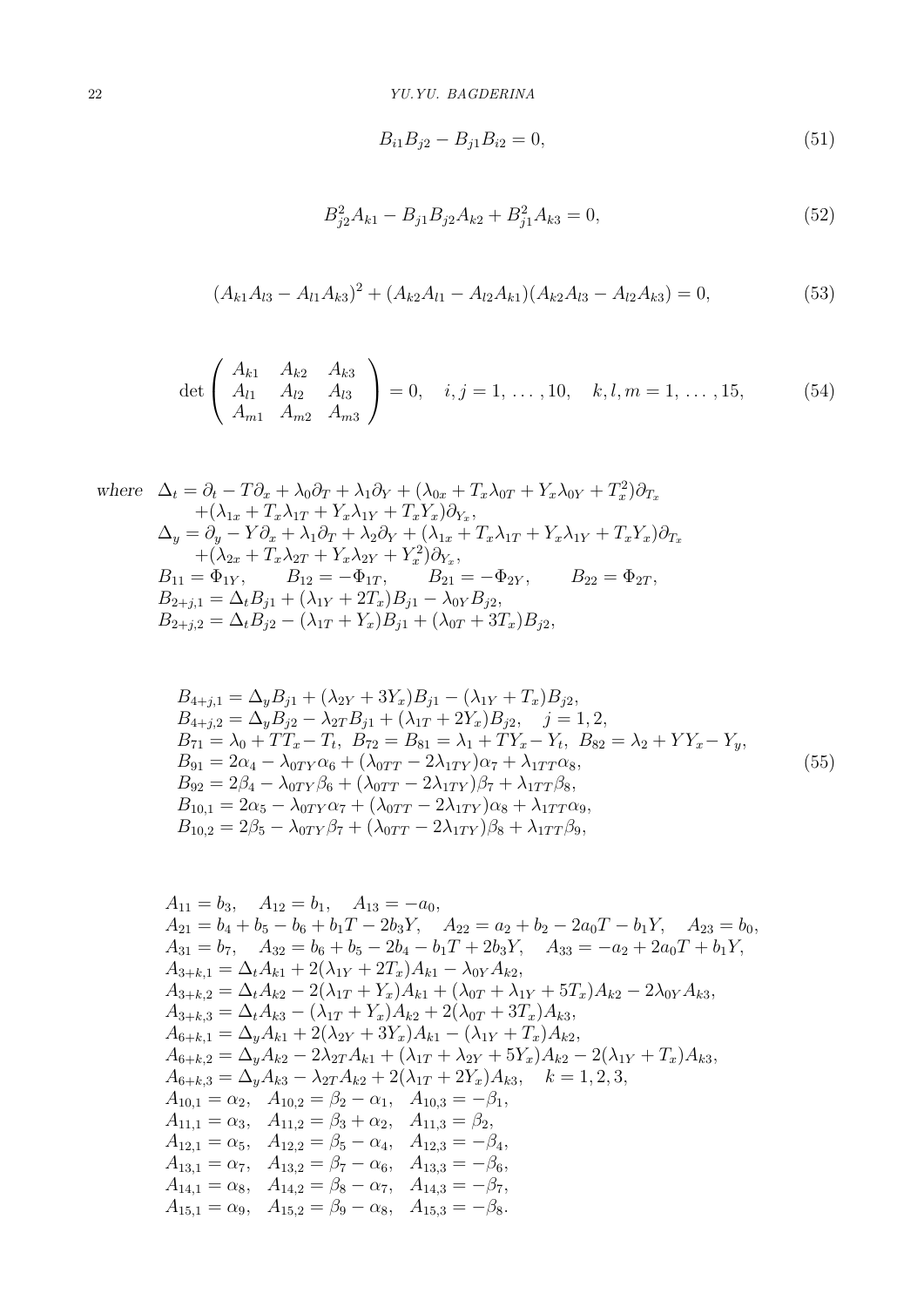In [\(55\)](#page-9-0) the following table of symbols is used

$$
\begin{array}{l} \lambda_0 = -K_1 + 2L_1T-P_1T^2 + V_1T^3 + (-K_2 + 2M_2T-Q_2T^2)Y, \\ \lambda_1 = S_1T-M_1 + (L_1-L_2)Y - V_0T^2 + (S_2-P_1)TY + M_2Y^2 + V_1T^2Y-Q_2TY^2, \\ \lambda_2 = -Q_1 + (2S_1-P_2)Y + (2S_2-P_1)Y^2 - Q_2Y^2 + (V_2-2V_0Y+V_1Y^2)T, \\ \beta_1 = 2a_6(\lambda_{1T}+\lambda_{2Y}+4Y_2)+2\gamma_1Y+3(-a_0-U_2S_4-a_0-U_2b_1+V_0a_2)-b_{0x}-Pa_6a_0+ (S_2-P_1)b_0-V_1\alpha_1+V_0b_2, \\ \alpha_1 = 2a_0L_0+ \lambda_{1Y}+4T_2)+2\gamma_1T+3(a_0-U_2W_0+b_{1y}-L_1a_0-Q_2b_0+V_0b_1-V_{12})\\ \alpha_2 = b_0(\lambda_{1T}+\lambda_{1Y}+4T_2)+2\gamma_1T+3(a_0+v_2)+S_2(a_2+2b_2)-2V_2\alpha_1+2V_2\alpha_2+2V_2\alpha_2+2V_2\alpha_2+2V_2\alpha_2+2V_2\alpha_2+2V_2\alpha_2+2V_2\alpha_2+2V_2\alpha_2+2V_2\alpha_2+2V_2\alpha_2+2V_2\alpha_2+2V_2\alpha_2+2V_2\alpha_2+2V_2\alpha_2+2V_2\alpha_2+2V_2\alpha_2+2V_2\alpha_2+2V_2\alpha_2+2V_2\alpha_2+2V_2\alpha_2+2V_2\alpha_2+2V_2\alpha_2+2V_2\alpha_2+2V_2\alpha_2+2V_2\alpha_2+2V_2\alpha_2+2V_2\alpha_2+2V_2\alpha_2+2V_2\alpha_2+2V_2\alpha_2+2V_2\alpha_2+2V_2\alpha_2+2V_2\alpha_2+2V_2\alpha_2+2V_2\alpha_2+2V_2\alpha_2+2V_2\alpha_2+2V_2\alpha_2+
$$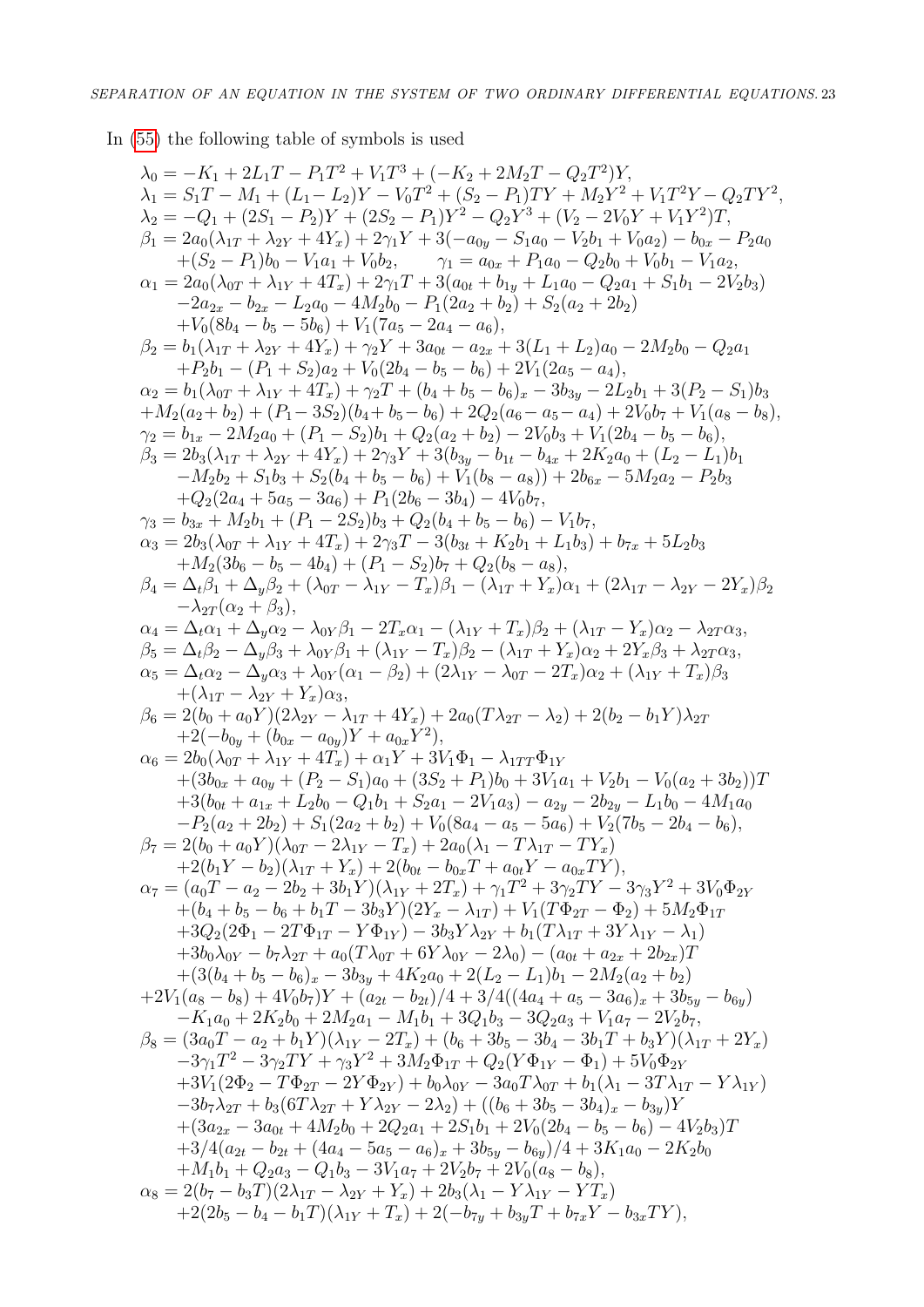<span id="page-11-2"></span>
$$
\beta_9 = -2b_7(\lambda_{1T} + \lambda_{2Y} + 4Y_x) + \beta_3 T + 3Q_2 \Phi_2 + \lambda_{1YY} \Phi_{2T} + (b_{3t} - 3b_{7x} + K_2 b_1 -(L_1 + L_2)b_3 + M_2(4b_4 - 5b_5 - b_6) + (5S_2 - P_1)b_7 + 3Q_2(a_8 - b_8))Y + 3(b_{8x} - a_{8x} - b_{7y} + K_1b_1 + K_2b_2 + L_2(b_4 - 2b_5) - 2Q_2a_7 + S_2(a_8 - b_8)) + (b_6 + 3b_5 - 3b_4)_t - K_2a_2 - 4M_1b_3 + L_1(3b_4 - 2b_6) + M_2(3a_6 + 7a_5 - 8a_4) + (P_2 + S_1)b_7, \alpha_9 = 2(b_7 - b_3T)(\lambda_{1Y} - 2\lambda_{0T} - 4T_x) + 2b_3(Y\lambda_{0Y} - \lambda_0) + 2(b_4 - 2b_5 + b_1T)\lambda_{0Y} + 2(b_{7t} - (b_{3t} + b_{7x})T + b_{3x}T^2).
$$
(56)

*Proof.* Let us find conditions of compatibility of the system [\(46\)](#page-8-0), [\(47\)](#page-8-1). If we denote  $T = \theta_t/\theta_x$ .  $Y = \theta_y/\theta_x$ , then the condition of equality of the derivatives  $\theta_{tyy}$ ,  $\theta_{yyt}$  and  $\theta_{tty}$ ,  $\theta_{tyt}$ , calculated my means of differentiation of expressions [\(46\)](#page-8-0) by t, y, takes the form [\(48\)](#page-8-2). Differentiation of [\(47\)](#page-8-1) by t, x, y and comparison of mixed third-order derivatives of the function  $\varphi$  results in two correlations

<span id="page-11-0"></span>
$$
B_{i1}M_{31} + B_{i2}M_{33} = 0,\t\t(57)
$$

where  $B_{ij}$ ,  $i, j = 1, 2$  are introduced in [\(55\)](#page-9-0), and six correlations

<span id="page-11-5"></span>
$$
(G_0 + b_1 + \Omega_1 \theta_x^2 + \Omega_2 \theta_x \varphi_x + \Omega_3 \varphi_x^2) M_{31} - a_0 M_{33} = 0,
$$
\n(58)

<span id="page-11-6"></span>
$$
b_3M_{31} - (G_0 + \Omega_1 \theta_x^2 + \Omega_2 \theta_x \varphi_x + \Omega_3 \varphi_x^2)M_{33} = 0,
$$
\n(59)

<span id="page-11-3"></span>
$$
(G_1 - 2b_4 - 2(G_0 + b_1)T + 2b_3Y)M_{31} + (G_2 - a_2 + 2a_0T + (b_1 - 2G_0)Y)M_{33} = 0,
$$
 (60)

<span id="page-11-7"></span>
$$
(3G2 + a2 + 2b2 - 4a0T - (4G0 + b1)Y + 2(\Omega_1 \theta_x^2 + \Omega_2 \theta_x \varphi_x + \Omega_3 \varphi_x^2)Y)M_{31}+(2\Omega_2 - PS + 3\Omega_3 \varphi_x/\theta_x)M_{31}^2 + 2b_0 M_{33} = 0,
$$
\n(61)

$$
(3G2 - a2 + (b1 - 4G0)Y + 2(\Omega_1 \theta_x^2 + \Omega_2 \theta_x \varphi_x + \Omega_3 \varphi_x^2)Y)M_{33}+(2\Omega_2 - PS + 3\Omega_3 \varphi_x/\theta_x)M_{31}M_{33} + 2(b_6 - b_5 - b_4 - b_1T + 2b_3Y)M_{31} = 0,
$$
\n(62)

<span id="page-11-4"></span>
$$
(3G_1 - 4b_6 - 4G_0T - 4b_3Y + 2(\Omega_1\theta_x^2 + \Omega_2\theta_x\varphi_x + \Omega_3\varphi_x^2)T)M_{33}
$$
  
-(2\Omega\_2 - PS + 3\Omega\_3\varphi\_x/\theta\_x)M\_{33}^2 - 2b\_7M\_{31} = 0, (63)

where  $\Omega_1 = 3/2 Q_\theta - P_\varphi - 9/4 Q^2 + 3PR$ ,  $\Omega_2 = 3R_\theta - 3/2 Q_\varphi + 2PS$ ,  $\Omega_3 = S_\theta + 3/2QS$ ,

$$
G_0 = F_{0x} - F_0^2 + P_1F_0 + Q_2F_2 - V_{1t} - (L_1 + F_1)V_1 - M_2V_0,
$$
  
\n
$$
G_1 = F_{1x} + (L_1 - F_1)F_0 + M_2F_2 + b_6 - (K_1V_1 + K_2V_0)/2 + G_0T + b_3Y,
$$
  
\n
$$
G_2 = F_{2x} + (S_1 - F_2)F_0 + S_2F_2 - V_{0t} - M_1V_1 - (L_2 + F_1)V_0 + a_0T + G_0Y.
$$

Given by [\(55\)](#page-9-0) equalities

<span id="page-11-1"></span>
$$
A_{k1}M_{31}^2 + A_{k2}M_{31}M_{33} + A_{k3}M_{33}^2 = 0,
$$
\n(64)

where  $A_{kl}$ ,  $k, l = 1, 2, 3$ , serve as their algebraic corollary.

To find the condition of compatibility of the equations [\(48\)](#page-8-2), [\(57\)](#page-11-0), [\(64\)](#page-11-1) with the system [\(46\)](#page-8-0),  $(47)$ , let us differentiate them by t (as respect to y) and subtract from them the same equations, differentiated by x and multiplied by  $T$  (by Y). It provides correlations [\(49\)](#page-8-3) and equalities of the form [\(57\)](#page-11-0), [\(64\)](#page-11-1) with coefficients  $B_{ij}$ ,  $i = 3, 4, 5, 6, A_{kl}$ ,  $k = 4, \ldots, 9$ , denoted by correlations [\(55\)](#page-9-0). The identity [\(50\)](#page-8-4) is a corollary of the equality of the derivatives  $\theta_{ty}$  and  $\theta_{yt}$ . If we use the table of symbols [\(56\)](#page-11-2), the equations [\(46\)](#page-8-0) can be presented in the form

$$
T_t - TT_x - \lambda_0 + SM_{33}^2 / \theta_x^3 = 0,
$$
  
 
$$
Y_t - TY_x - \lambda_1 - SM_{31}M_{33} / \theta_x^3 = 0,
$$
 
$$
Y_y - YY_x - \lambda_2 + SM_{31}^2 / \theta_x^3 = 0.
$$

The exclusion of the summands with  $S$  results in

$$
(\lambda_0 + TT_x - T_t)M_{31} + (\lambda_1 + TY_x - Y_t)M_{33} = 0,
$$
  
\n
$$
(\lambda_1 + TY_x - Y_t)M_{31} + (\lambda_2 + YY_x - Y_y)M_{33} = 0.
$$

To obtain the condition of the mutual equality of mixed derivatives of the forth-order function  $\theta$ , let us differentiate [\(60\)](#page-11-3)–[\(63\)](#page-11-4) by x and substitute forth-order derivatives  $\theta$  subject to the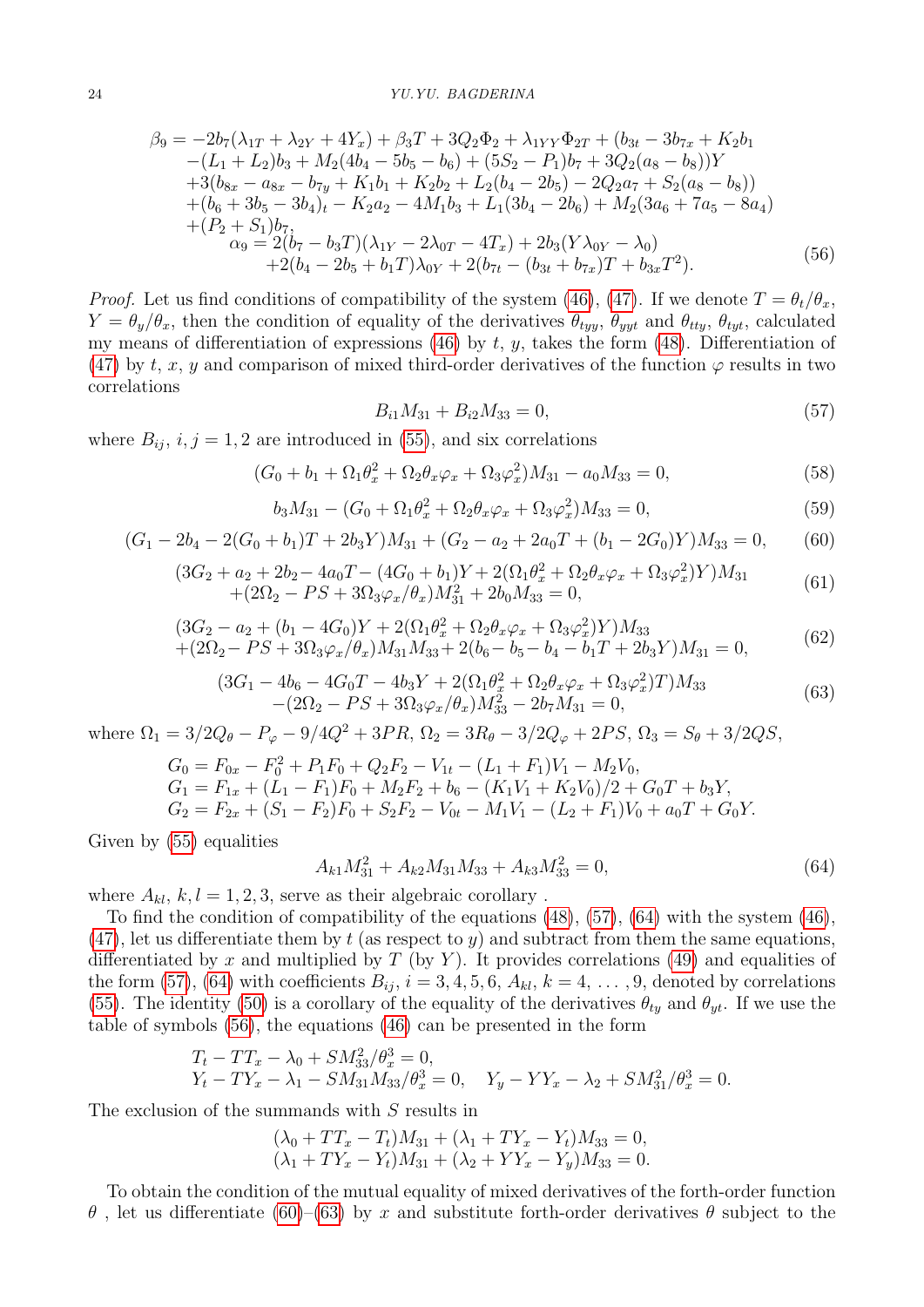equations [\(58\)](#page-11-5), [\(59\)](#page-11-6), differentiated by  $t, x, y$ . In case of the equation [\(60\)](#page-11-3) it results in identity, and for the equations  $(61)$ – $(63)$  it provides correlations

<span id="page-12-0"></span>
$$
\alpha_1 M_{31} + \beta_1 M_{33} - 3(\Gamma_1 \theta_x + \Gamma_2 \varphi_x) M_{31}^2 = 0,\n\alpha_2 M_{31} + \beta_2 M_{33} - 3(\Gamma_1 \theta_x + \Gamma_2 \varphi_x) M_{31} M_{33} = 0,\n\alpha_3 M_{31} + \beta_3 M_{33} + 3(\Gamma_1 \theta_x + \Gamma_2 \varphi_x) M_{33}^2 = 0,
$$
\n(65)

where  $\Gamma_1 = P_{\varphi\varphi} - 2Q_{\theta\varphi} + R_{\theta\theta} + P(2S_{\theta} - 3R_{\varphi}) + 3Q(2Q_{\varphi} - R_{\theta}) - 3RP_{\varphi} + SP_{\theta}$ ,  $\Gamma_2 = Q_{\varphi\varphi} - 2R_{\theta\varphi} + S_{\theta\theta} - PS_{\varphi} + 3QS_{\theta} + 3R(Q_{\varphi} - 2R_{\theta}) + S(3Q_{\theta} - 2P_{\varphi})$ . Algebraic corollary of the equations [\(65\)](#page-12-0) can be presented as

$$
\alpha_2 M_{31}^2 + (\beta_2 - \alpha_1) M_{31} M_{33} - \beta_1 M_{33}^2 = 0, \quad \alpha_3 M_{31}^2 + (\beta_3 + \alpha_2) M_{31} M_{33} + \beta_2 M_{33}^2 = 0.
$$

Having differentiated the second equation [\(65\)](#page-12-0) by  $y$ ,  $t$  and having compiled, correspondingly, a sum with the first equation  $(65)$ , differentiated by t, and the difference with the third one, differentiated by  $y$ , we obtain correlations

<span id="page-12-1"></span>
$$
2\alpha_4 M_{31} + 2\beta_4 M_{33} + 3\Gamma_2[\lambda_{0TY} M_{31}^2 + (2\lambda_{1TY} - \lambda_{0TT})M_{31}M_{33} - \lambda_{1TT}M_{33}^2]M_{31}/\theta_x = 0, 2\alpha_5 M_{31} + 2\beta_5 M_{33} + 3\Gamma_2[\lambda_{0TY}M_{31}^2 + (2\lambda_{1TY} - \lambda_{0TT})M_{31}M_{33} - \lambda_{1TT}M_{33}^2]M_{33}/\theta_x = 0.
$$
 (66)

To exclude  $\Gamma_2$  we use correlations

<span id="page-12-2"></span>
$$
\alpha_6 M_{31} + \beta_6 M_{33} + 3\Gamma_2 M_{31}^3 / \theta_x = 0, \ \alpha_7 M_{31} + \beta_7 M_{33} + 3\Gamma_2 M_{31}^2 M_{33} / \theta_x = 0, \n\alpha_8 M_{31} + \beta_8 M_{33} + 3\Gamma_2 M_{31} M_{33}^2 / \theta_x = 0, \ \alpha_9 M_{31} + \beta_9 M_{33} + 3\Gamma_2 M_{33}^3 / \theta_x = 0,
$$
\n(67)

which are obtained during differentiating [\(61\)](#page-11-7), [\(63\)](#page-11-4) by y, t and substitution of derivatives  $\theta$ subject to the equations [\(46\)](#page-8-0), twice differentiated by x. The equalities of the form [\(64\)](#page-11-1) with the coefficients  $A_{kl}$ ,  $k = 12, 13, 14, 15$  is an algebraic corollary of [\(66\)](#page-12-1), [\(67\)](#page-12-2). Substitution of [\(67\)](#page-12-2) into [\(66\)](#page-12-1) provides two more correlations of the form [\(57\)](#page-11-0), which the coefficients  $B_{91}$ ,  $B_{92}$ ,  $B_{10,1}$ ,  $B_{10,2}$  defined by the formulae [\(55\)](#page-9-0).

Hence, studying compatibility of the system [\(47\)](#page-8-1) we have obtained ten equations [\(57\)](#page-11-0) linear by  $M_{31}$ ,  $M_{33}$  and fifteen second-degree equations [\(64\)](#page-11-1) by  $M_{31}$ ,  $M_{33}$ . Their conditions of compatibility is supported by the equalities  $(51)–(54)$  $(51)–(54)$ , which are added to the conditions of compatibility  $(48)$ – $(50)$  of the equations  $(46)$ .

The system  $(46)$ ,  $(47)$  is compatible in case, when the system of equations  $(48)$ – $(54)$  is compatible relative to T, Y. This system is divided into the subsystem of equations  $(48)$ ,  $(49)$ and  $(51)$ – $(54)$  with  $i, j = 1, 2, k, l, m = 1, 2, 3$ , algebraic relative to T, Y, and the subsystem of differential equations, including equations  $(50)$  and the remaining equations  $(51)$ – $(54)$ . The system  $(48)$ – $(54)$  is compatible when the subsystem of algebraic equations is decidable relative to the values  $T, Y$ , and their substitution into the remaining equations of the system results in identities. The theorem has been proved.

Let us note, that in most cases to state, that the equation in the system of two ordinary differential equations does not separate, it is sufficient to study compatibility of the algebraic subsystem of equations  $(48)$ – $(54)$ . If it proves to be compatible, and the substitution of its solution  $T$ ,  $Y$  into the remaining equations [\(48\)](#page-8-2)–[\(54\)](#page-9-2) does not result in contradicting equality, the substitution of variables [\(2\)](#page-0-0), which results in the given system of ordinary differential equations taking the form [\(11\)](#page-2-1), [\(12\)](#page-2-2), can be calculated from compatibility of the system of the equations  $\theta_t/\theta_x = T$ ,  $\theta_y/\theta_x = Y$ , [\(46\)](#page-8-0), [\(47\)](#page-8-1), [\(57\)](#page-11-0)–[\(64\)](#page-11-1).

To check up whether the system  $(6)$  can take the form  $(11)$ ,  $(12)$  by the transformation  $(2)$ , where  $\theta_y \neq 0$ , it is sufficient to make a substitution  $\tilde{x} = y$ ,  $\tilde{y} = x$  in the system [\(6\)](#page-1-0) and apply Theorem 4 to it.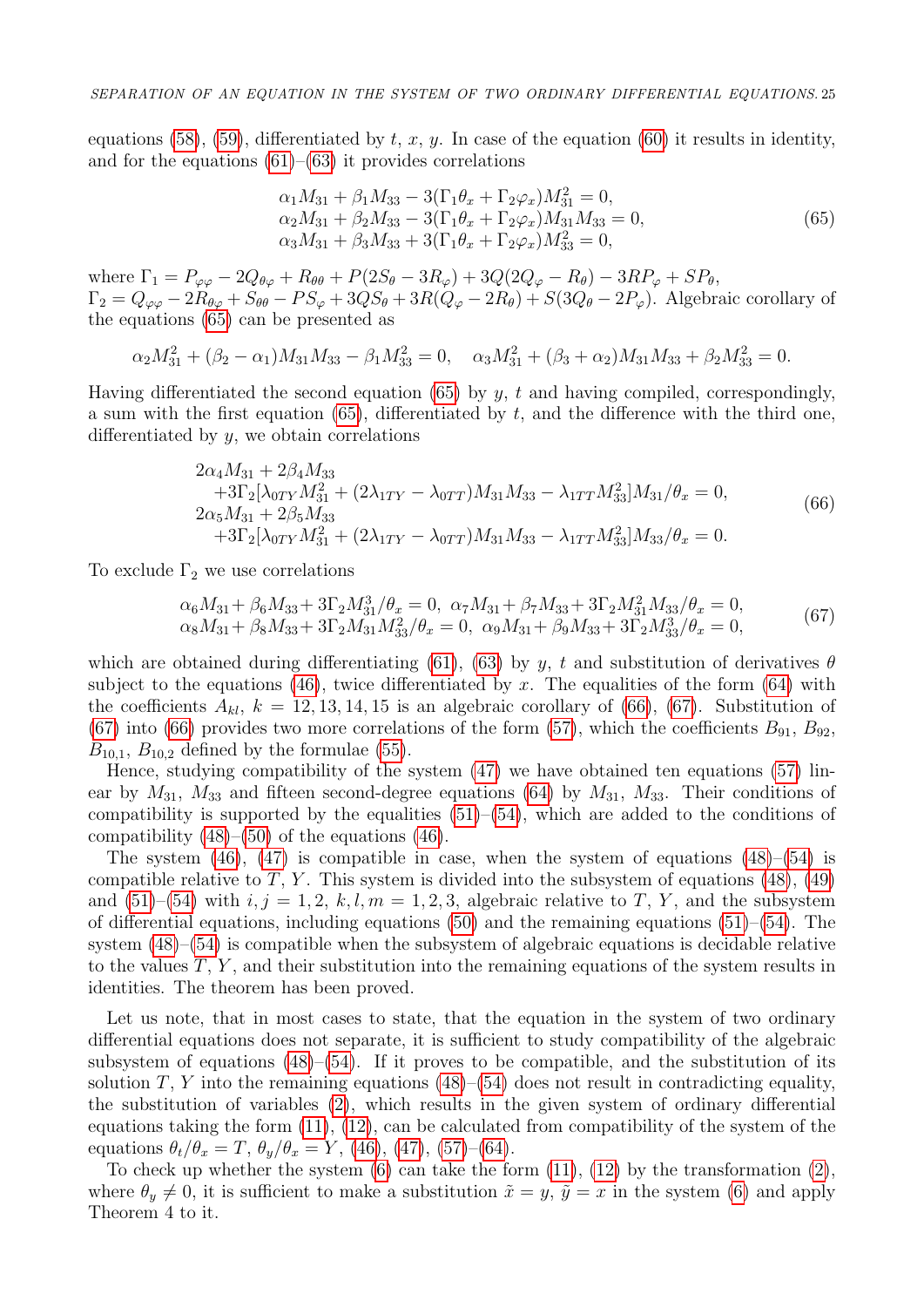#### 26 YU.YU. BAGDERINA

#### 5. Example of a system with a separating equation

**Example 3.** Let us continue the study of the system [\(43\)](#page-7-0) and find, what  $\Gamma$ , U in it result in separation of the equation by transformation [\(2\)](#page-0-0) with  $\theta_x \neq 0$ . The first condition [\(48\)](#page-8-2) and the condition [\(52\)](#page-9-3) when  $k = 1, 2, j = 2$  possess the form

$$
(Y^{2} + 1)(Y\Gamma_{x} - \Gamma_{y}) = 0, \quad \Gamma_{x}((Y^{2} - 1)\Gamma_{x} - 2Y\Gamma_{y})^{2} = 0,
$$
  

$$
(2Y\Gamma_{x} - \Gamma_{y})((Y^{2} - 1)\Gamma_{x} - 2Y\Gamma_{y})^{2} = 0,
$$

this implies  $\Gamma_x = 0$ ,  $\Gamma_y = 0$ .

If  $\Gamma = \Gamma(t)$ , then all correlations [\(53\)](#page-9-4), [\(54\)](#page-9-2) become identities, and the simplest of the conditions [\(51\)](#page-9-1) possess the form

$$
Y_x \Psi = 0, \qquad (Y_y - YY_x)\Psi = 0, \qquad (Y_t - TY_x + (Y^2 + 1)\Gamma)\Psi = 0,
$$
\n(68)

where  $\Psi = U_{xx} - U_{yy} + 2Y(U_{xy} - \Gamma')$ . Assume  $\Psi \neq 0$  and  $\Gamma = \gamma'(t)/2$ , then  $Y_x = 0$ ,  $Y_y = 0$ ,  $Y_t + (Y^2 + 1)\gamma/2 = 0$ . The substitution of  $Y = -tg(\gamma/2)$  into the second equality [\(48\)](#page-8-2)

$$
Y^{2}(\Gamma' - U_{xy}) + Y(U_{yy} - U_{xx}) + \Gamma' + U_{xy} = 0
$$
\n(69)

with precision to substitution  $\tilde{\gamma} = \gamma \pm \pi/2$  results in the equation [\(44\)](#page-7-2) relative to  $U(t, x, y)$ .

If  $\Psi = 0$ , then all the conditions of Theorem 4 are reduced to compatible system of equations

<span id="page-13-6"></span>
$$
4V^{2} + W^{2} = 4\Gamma^{2}, \quad 2(V - \Gamma')V_{y} + WV_{x} = 0, \quad 2(V - \Gamma')W_{y} + WW_{x} = 0,
$$
 (70)

<span id="page-13-7"></span>
$$
\Gamma'V_xT + V\Gamma'' - \Gamma'V_t - \Gamma\Gamma'W = 0, \qquad 2(V - \Gamma')T_y + WT_x = 4\Gamma\Gamma',\n\Gamma'W_xT + W\Gamma'' - \Gamma'W_t + 4\Gamma\Gamma'V = 0, \qquad 2(V - \Gamma')Y + W = 0,
$$
\n(71)

where  $T = \theta_t/\theta_x$ ,  $Y = \theta_y/\theta_x$ . It is supposed, that  $V \pm \Gamma' \neq 0$ ,  $\Gamma' \neq 0$ , otherwise, it results from the first equation [\(70\)](#page-13-6), that the system [\(43\)](#page-7-0) is linear. Let the function  $U(t, x, y)$  satisfy three correlations [\(70\)](#page-13-6), then we can obtain  $\theta$  from the equations [\(71\)](#page-13-7). Moreover,  $A_{31} = V - \Gamma'$ ,  $A_{32} = 0$ ,  $A_{33} = 0$ , and it follows from [\(64\)](#page-11-1) that  $M_{31} = 0$ , which is equivalent to the equation

<span id="page-13-8"></span>
$$
2(V - \Gamma')\varphi_y + W\varphi_x = 0\tag{72}
$$

relative to  $\varphi$ . The solution  $\theta$ ,  $\varphi$  of this equation and equations [\(71\)](#page-13-7) is necessary to substitute into the system [\(46\)](#page-8-0), [\(47\)](#page-8-1), to completely denote the form of the functions  $\theta$ ,  $\varphi$  in the transformation [\(2\)](#page-0-0). Whereas the function  $\theta$  is denoted from the correlations  $\theta_t - T\theta_x = 0$ ,  $\theta_y - Y\theta_x = 0$  as a function of one argument, then the system [\(46\)](#page-8-0) is reduced to one ordinary differential equation relative to this function. The function  $\varphi$  from the equation [\(72\)](#page-13-8) is denoted as a function of two arguments, and its substitution transforms [\(47\)](#page-8-1) into a compatible system relative to this function. In the capacity of  $\varphi$  we can take any partial solution of this system, chosen the way for the corresponding transformation [\(2\)](#page-0-0) to be nonsingular.

#### BIBLIOGRAPHY

- <span id="page-13-0"></span>1. S. Lie Gesammelte Abhandlungen. Vol. 5. Leipzig: Teubner, 1924.
- <span id="page-13-1"></span>2. C. Ferrario, G. Lo Vecchio, G. Marmo, G. Morandi, C. Rubano A separability theorem for dynamical systems admitting alternative Lagrangian descriptions // J. Phys. A: Math. Gen. 1987. Vol. 20, 11. P. 3225–3236.
- <span id="page-13-2"></span>3. E. Martinez, J.F. Cariñena, W. Sarlet Geometric characterization of separable second-order equations // Math. Proc. Camb. Phil. Soc. 1993. Vol. 113. P. 205–224.
- <span id="page-13-3"></span>4. F. Cantrijn, W. Sarlet, A. Vandecasteele, E. Martinez Complete separability of time-dependent second-order ordinary differential equations // Acta Appl. Math. 1996. Vol. 42, 3. P. 309–334.
- <span id="page-13-4"></span>5. M. Kossowski, G. Thompson Submersive second order ordinary differential equations // Math. Proc. Camb. Phil. Soc. 1991. Vol. 110, 1. P. 207–224.
- <span id="page-13-5"></span>6. M. de Leon, D.M. de Diego Nonautonomous submersive second-order differential equations and lie symmetries // Int. J. Theor. Phys. 1994. Vol. 33, 8. P. 1759–1781.